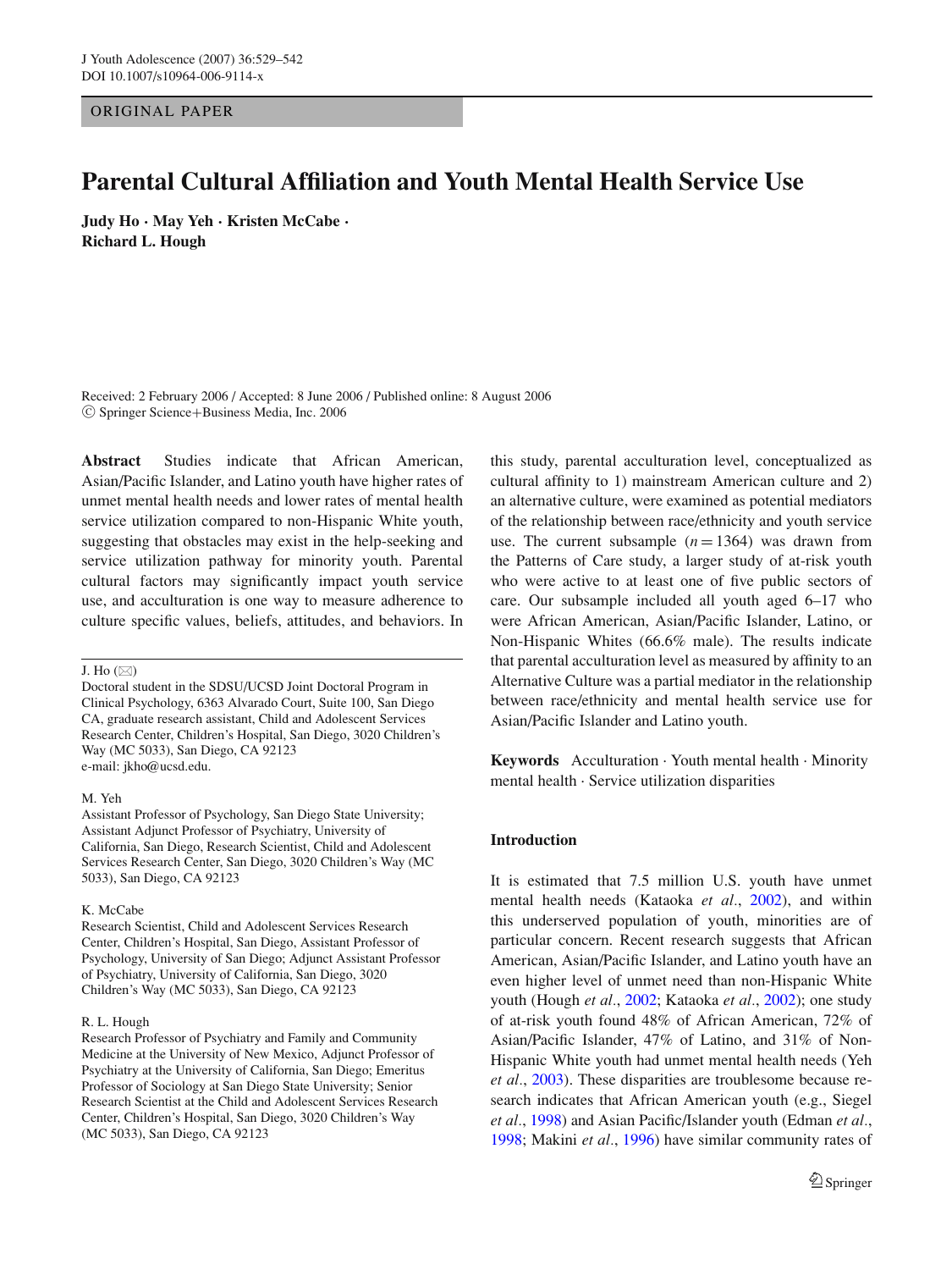mental health problems compared to non-Hispanic White youth; and Latino youth (Glover *et al.*, [1999;](#page-12-5) Roberts and Sobhan, [1992\)](#page-12-6) and American Indian youth (Costello *et al.*, [1997\)](#page-11-0) have higher rates of mental health problems than non-Hispanic White youth. Adding to the urgency of addressing these racial/ethnic disparities is the rapid diversification of the U.S. population. Minority youth will continue to experience more rapid growth than non-minority youth (U.S. Department of Commerce, [1999\)](#page-13-1), and it is estimated that in about 20 years, 48% of U.S. youth will be from racial and ethnic minority backgrounds (U.S. Census Bureau, [2000\)](#page-13-2).

As a result of these racial/ethnic disparities and population growth patterns, there has been an increasing interest in understanding the role of cultural factors in mental health service utilization for minority families (Cauce *et al.*, [2002;](#page-11-1) Vega *et al.*, [1999;](#page-13-3) Wells *et al.*, [1989\)](#page-13-4). Researchers have hypothesized that certain cultural attitudes, values, beliefs, and/or behaviors may act as barriers to mental health service use for these populations and help explain differential use (Cauce *et al.*, [2002;](#page-11-1) Vega *et al.*, [1999\)](#page-13-3). In the following sections, we will review some of these cultural factors, offer acculturation as a way to measure adherence to these cultural factors, and discuss the potential relationship between acculturation and mental health service use. We will then examine acculturation as a study variable and highlight some of the challenges it poses in research, propose ways in which our study hopes to address some of these shortcomings, and state the hypotheses of interest for investigation.

The role of cultural attitudes, values, and beliefs in disproportionate utilization

The potential role of cultural attitudes, values, and beliefs in disproportionate service utilization can be illustrated by the examples of coping styles, stigma associated with mental illness and mental health treatment, and mistrust of mental health professionals and services. Certain cultural groups tend to adopt coping styles that may lead to reduced mental health service utilization. Some Asian American groups tend to avoid dwelling on upsetting thoughts, believing that suppression of affect or avoidance are better solutions (Kleinman, [1977\)](#page-12-7), and often rely on themselves to cope with distress (Narikiyo and Kameoka, [1992\)](#page-12-8). In contrast, African Americans take a more active approach in facing problems rather than avoiding them. African American youths are encouraged to use willpower to overcome adversity or to "tough out" certain difficult situations instead of asking for others' help (Poulin *et al.*, [1997\)](#page-12-9). These types of coping styles may reduce mental health service utilization and/or promote avoidance of the mental health system until problems become impossible to handle on one's own. This is consistent with findings that African Americans delay

treatment seeking (Breaux and Ryujin, [1999;](#page-11-2) Snowden and Cheung, [1990\)](#page-12-10) and findings that Asian/Pacific Islanders do not seek treatment until symptoms are very severe (e.g., Brown *et al.*, [1973;](#page-11-3) Bui and Takeuchi, [1992;](#page-11-4) Sue, [1977\)](#page-12-11).

In addition, stigma has been thought of as the "most formidable obstacle to future progress in the arena of mental illness and health" (U.S. Department of Health and Human Services [USDHHS], [1999\)](#page-13-5), and it has been hypothesized that stigma to mental health problems and services may be particularly strong for minorities. Current literature suggests that many minority groups hold extremely negative attitudes towards individuals with mental health problems; one study found that Asian Americans, Hispanic Americans, and African Americans viewed mentally ill individuals as dangerous (Whaley, [1997\)](#page-13-6). In many traditional Asian cultural groups, mental illness reflects poorly on one's family lineage and can influence the community's beliefs about how suitable someone is for marriage and economic/career pursuits (Ng, [1997;](#page-12-12) Sue and Morishima, [1982\)](#page-12-13). Asians with mental health problems may become so ashamed of their illness and fearful of the impact it may have on their societal status that they conceal their symptoms around others, which reduces the likelihood that they will seek help from any outside source (Wahl, [1999\)](#page-13-7). African Americans were also more likely than Whites to cite stigma as a factor for not seeking help in a professional setting (Cooper-Patrick *et al.*, [1997\)](#page-11-5). Stigma may discourage service use; parents and youth may feel ashamed of the youth's problems, feel that these problems should not be shared with others, and attempt to address the problems within the resources of the nuclear family.

Mistrust has also been identified by the Surgeon General's Report on Mental Health as a major barrier to the receipt of mental health treatment by racial and ethnic minorities (USDHHS, [1999\)](#page-13-5). African Americans with major depression were more likely to cite their fears of hospitalization as a reason for not seeking help compared to Whites (Sussman *et al.*, [1987\)](#page-12-14), and Latinos felt that health care providers have treated them badly because of their race/ethnicity (LaVeist *et al.*, [2000\)](#page-12-15). These attitudes of mistrust may discourage service use; parents and youth may fear unequal or compromised treatment due to their cultural background and be less likely to enroll in mental health services.

Acculturation: measuring adherence to cultural attitudes, values, and beliefs

The existing literature and above examples illustrate how certain attitudes, values and/or beliefs that are frequently held by members of minority groups can lead to disparities in mental health service utilization. However, due to the heterogeneity of cultural backgrounds for minorities and differ-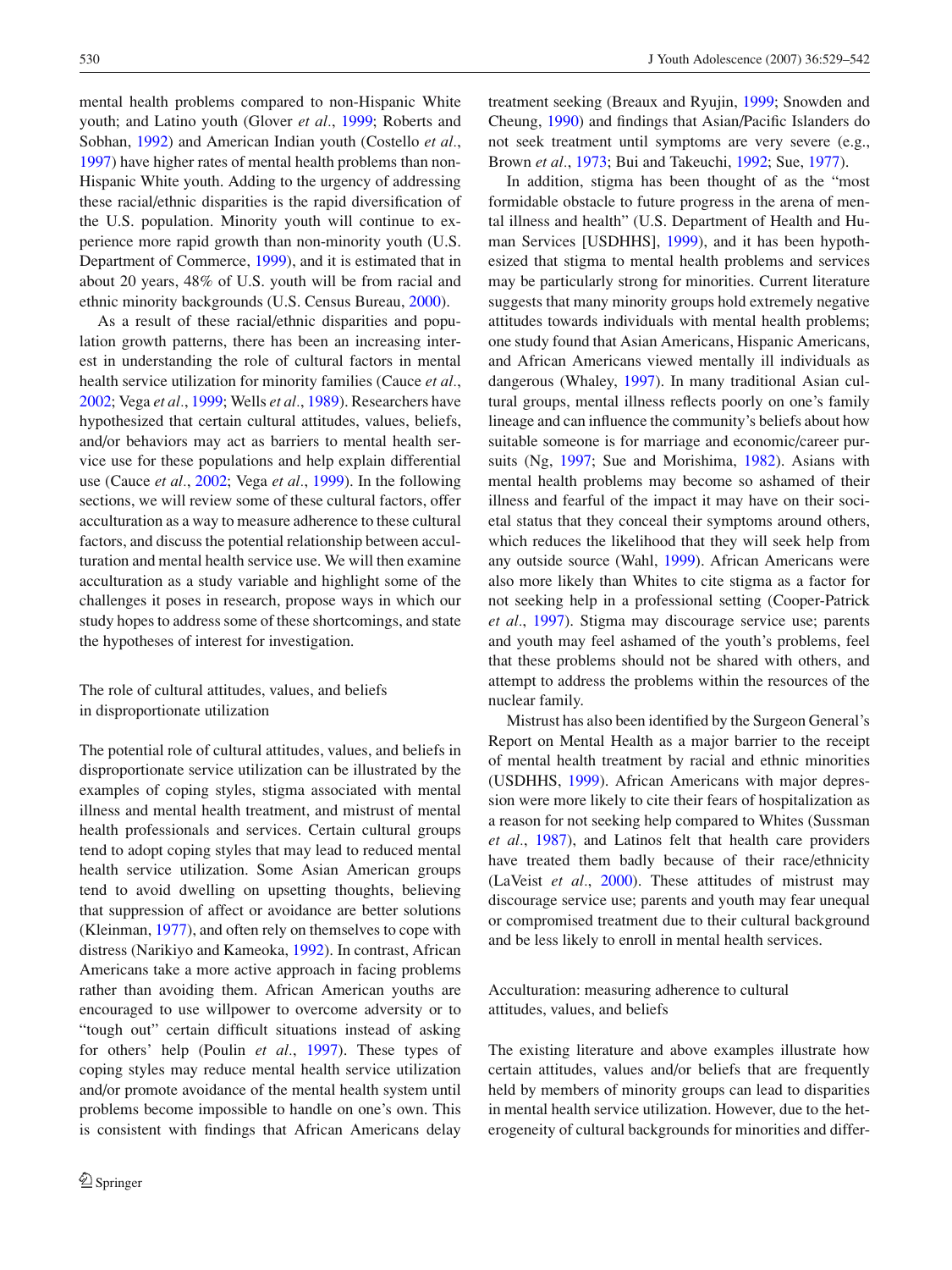ing experiences with mainstream culture, it may be difficult to ascertain subscription to cultural values by racial and ethnic identification alone. One way to study how individuals subscribe and adhere to cultural attitudes, beliefs and values is by measuring acculturation, which is the "... process whereby the attitudes and/or behaviors of persons from one culture are modified as a result of contact with a different culture" (Moyerman and Forman, [1992\)](#page-12-16). Acculturation refers to the psychosocial adaptation of persons from their culture of origin to a new or host cultural environment, and can include relearning language, incorporating new values, expectations, and beliefs, and altering behaviors (Burnam *et al.*, [1987\)](#page-11-6). As such, varying levels of acculturation may be related to differing service use patterns. Indeed, it has been hypothesized that individuals who are less acculturated to mainstream American culture and/or highly tied to the culture of their ethnic origin tend to adhere and/or subscribe to attitudes, values, and/or beliefs that discourage mental health service use. There is support for this hypothesis in the utilization of various health services, and the literature is fairly consistent in reporting that low levels of acculturation to mainstream American culture are associated with lower service use across a range of services including general health/medical (Wells *et al.*, [1987\)](#page-13-8), specialty medical (O'Malley *et al.*, [1999\)](#page-12-17), medical inpatient, human services, and mental health services for emotional problems (Wells *et al.*, [1989\)](#page-13-4).

## Acculturation and mental health service use

Although the existing research documents important relationships between acculturation and general health service use, only a handful of studies have examined these relationships specifically for mental health services, and the results of these studies are often inconsistent across samples and even contradictory for different racial/ethnic groups. Most studies that examine attitudes toward mental health service seeking and service use report that Asian/Pacific Islanders, African Americans, and Latinos individuals who are less acculturated to Western cultures have less favorable attitudes toward U.S. mental health services (Atkinson and Gim, 1992; Atkinson *et al.*, [1984;](#page-11-7) Dadfar and Friedlander, [1982;](#page-11-8) Kung, [2003;](#page-12-18) Ying and Miller, [1992;](#page-13-9) Zhang and Dixon, [2003\)](#page-13-10). However, in one study, attitudes of Mexican Americans toward help-seeking become less favorable as they become more acculturated to mainstream American culture (Ramos-Sanchez, [2001\)](#page-12-19).

Beyond attitudes toward help seeking, a limited number of studies have demonstrated that there are important relationships between acculturation and actual mental health service utilization for adults. Specifically, those with lower levels of acculturation to mainstream American society utilized specialty mental health services at a lower rate than more acculturated individuals (Wells *et al.*, [1987\)](#page-13-8), and these relationships persisted even after controlling for sociodemographic and economic factors, health status, and insurance coverage (Wells *et al.*, [1989\)](#page-13-4). However, these effects are not considered to be well-established for adults due to the small number of studies available, and literature examining acculturation level and service use for youth is nearly nonexistent (USDHHS, [2001\)](#page-13-11).

#### Acculturation as a study variable

These gaps and inconsistencies in the evidence base regarding the role of acculturation level in mental health service use may be due to 1) differential selection of acculturation models and measurements by researchers, 2) predominance of culture-specific measures, and/or 3) overlap between acculturation indicators and other sociodemographic indicators.

# Differential selection of acculturation models and measurements by researchers

Although associations between acculturation and service use have been found, models of acculturation are often implicit or poorly defined, leading to discrepant findings across studies, inadequate generalizations to minority populations, and controversy about the robustness of acculturation as a construct (Arcia *et al.*, [2001\)](#page-11-9). To address these shortcomings, several alternative conceptual models of acculturation have been formulated, and measures have been developed to test and represent these models. Earlier models assumed that acculturation was inevitable and that acculturation implied assimilation to the American culture (Teske and Nelson, [1974\)](#page-13-12). Thus, acculturation was viewed as a single continuum ranging from exclusive involvement in one's indigenous culture to exclusive involvement in American culture, and older acculturation scales reflected this unidimensional conceptualization (Szapocnik *et al.*, [1978\)](#page-12-20). More recent models take into account the choice individuals have in the acculturation process and view acculturation as an interaction between at least two cultures simultaneously (Mendoza, [1989\)](#page-12-21). Thus, in this view, acculturation involves two independent dimensions, for which participation in one's indigenous culture is distinguished from participation in the host American culture, and more recent acculturation scales reflect the embodiment of the bidimensional model to measure this construct (Berry, [1997\)](#page-11-10). The existing evidence base has varied widely in the selection of these two models, although recent trends have shifted toward examining acculturation as a bidimensional construct. Most current formulations suggest that individuals low in acculturation to both the host and original culture are "alienated," and that those high in acculturation to both the dominant and original culture are "bicultural."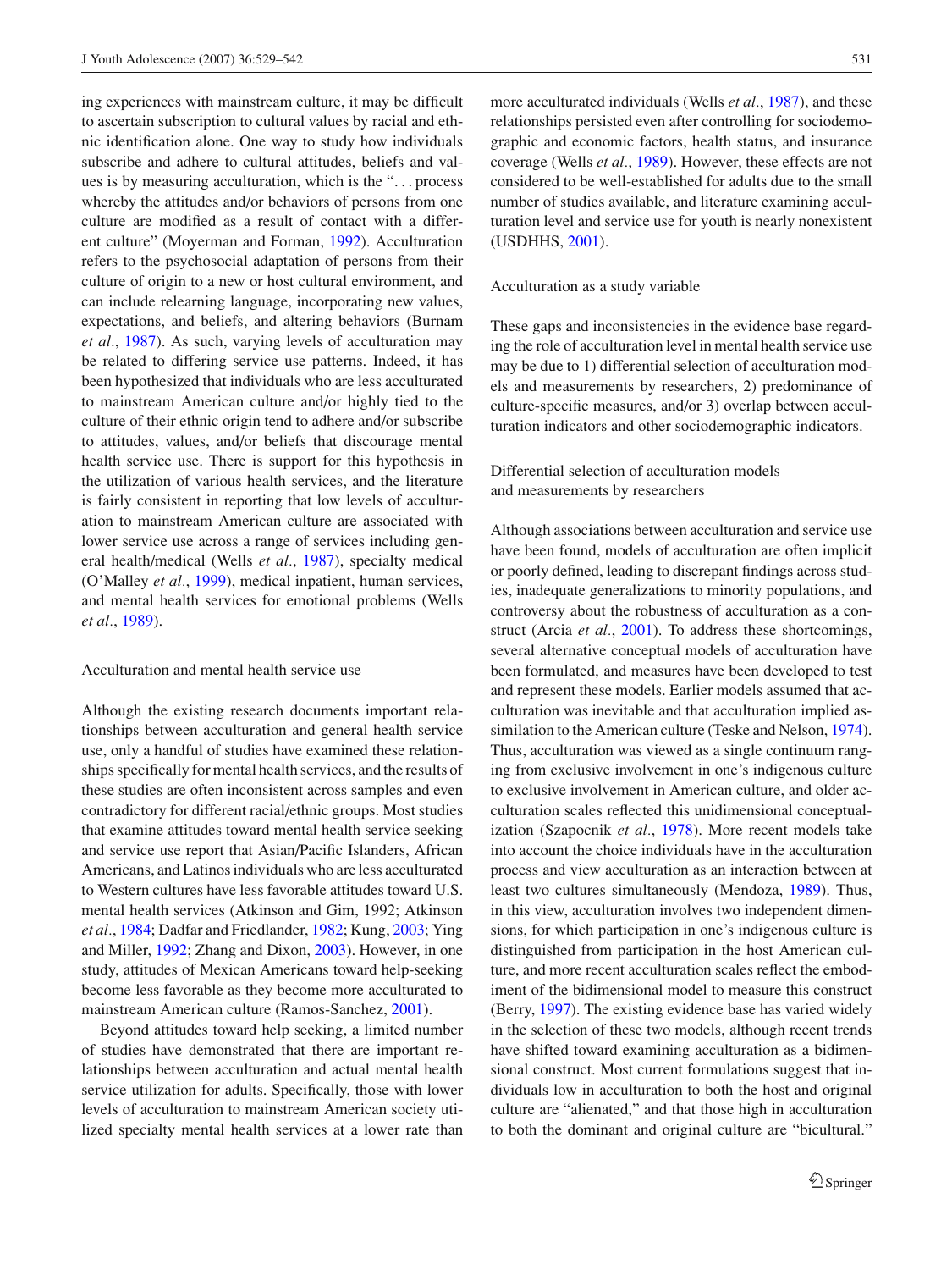Those highly acculturated to the original culture and low on acculturation to the dominant culture are classified as "traditional," and those highly acculturated to the dominant culture and low in acculturation to the culture of origin are classified as "assimilating" (Berry *et al.*, [2002\)](#page-11-11). The general measurement strategy corresponding to this conceptualization involves asking the respondent to complete two identical scales of acculturation, once in reference to the culture of origin, and once in reference to the dominant culture (e.g., Mendoza, [1994\)](#page-12-22).

The bidimensional model may have some utility in clarifying the role of acculturation in mental health service use. For example, "traditional" individuals may be unlikely to utilize mental health services due to a high adherence to cultural values and beliefs of an indigenous culture. But how does this group differ from "bicultural" individuals, who simultaneously endorse high acculturation to both an indigenous culture and the host culture? Which set of cultural values and beliefs take precedence in decisions for seeking and utilizing mental health treatment? And how do these groups differ in service use from "assimilated" individuals who show the opposite endorsement pattern from "traditionals"? These questions may be addressed through the adoption of a bidimensional conceptualization of acculturation.

### Predominance of culture-specific measures

As the degree of acculturation to a culture of origin may imply the adoption of specific cultural values and behavior, existing acculturation scales have tended to be minority group specific, and are designed to assess one particular cultural group. In many of these existing scales, language is the most frequently used and most robust indicator of acculturation (Cuellar *et al.*, [1980;](#page-11-12) Marks *et al.*, [1987;](#page-12-23) Padilla, [1980\)](#page-12-24). To assess process factors, several acculturation scales also include items to assess the cultural orientation of daily life practices such as food, music, and friends (Burnam *et al.*, [1987;](#page-11-6) Mendoza, [1989\)](#page-12-21). Many acculturation scales also include measurement of ethnic self-identification (Montgomery, [1992\)](#page-12-25). These culture-specific measures offer great utility in examining acculturation within a certain cultural group. However, these scales are less useful for assessing the relative degree of acculturation to mainstream American culture and alternative cultures across a large number of different cultural origins (e.g., African American v. Latino v. Asian/Pacific Islanders). Therefore, it has been difficult to examine the influence of acculturation across diverse cultural groups.

Overlap between acculturation indicators and other sociodemographic indicators

Acculturation level has been found to be associated with other factors that may affect mental health service use, such as health status/symptomatology, socioeconomic status, education, and gender (Arcia *et al.*, [2001;](#page-11-9) Negy and Woods, [1992;](#page-12-26) Suarez and Pulley, [1995\)](#page-12-27). Many existing studies did not control for these effects, and only recently have researchers attempted to assess the independent contributions of each variable. In the youth literature, the involvement of caregivers and families in the receipt of services also complicates the measurement of acculturation. There is some debate about whether youth acculturation level or parental acculturation level is more influential in the youth service utilization pathway. Although youth acculturation level may most certainly play a role in the treatment process and eventual outcomes, it is possible that parental acculturation level plays a more significant role in the access of mental health services in the first place. Unlike adults who tend to be self-referred, youth rarely refer themselves for treatment. Instead, parents act as gatekeepers to youth mental health care (McMiller and Weisz, [1996\)](#page-12-28). Of the limited studies to date, most have utilized youth acculturation level as the variable of interest, which downplays the caregivers' experience of the child's mental health problems and their role in youths' entry to mental health services. Because of these design differences, it has not been possible to reach definite conclusions about the effects of acculturation on mental health service use, particularly for youth.

A contribution to the acculturation and mental health service use literature: Improving design and resolving inconsistencies

This study hopes to resolve some of these design differences and inconsistencies in current literature by achieving the following objectives. First, this study *looks beyond race/ethnicity as an explanatory mechanism for youth mental health use patterns*. Disparities have been traditionally identified by race/ethnicity, and these studies have made important contributions to the minority literature. An important further contribution to the literature would be to assess acculturation (conceptualized as the adherence to underlying cultural attitudes, values, and beliefs) as a potential explanatory mechanism for these racial/ethnic disparities. Specifically, this study examines the contribution of parental acculturation level and how it accounts for the relationship between race/ethnicity and youth mental health service use using a partial mediation model. The results of this study may help to develop a better understanding of the contribution of parental acculturation to youth mental health service entry patterns, and this increased understanding may aid in the development of interventions to reduce access barriers for different ethnic groups.

Second, this study *adheres to a bidimensional conceptualization of acculturation*, which is consistent with more recent approaches and advancements in the measurement of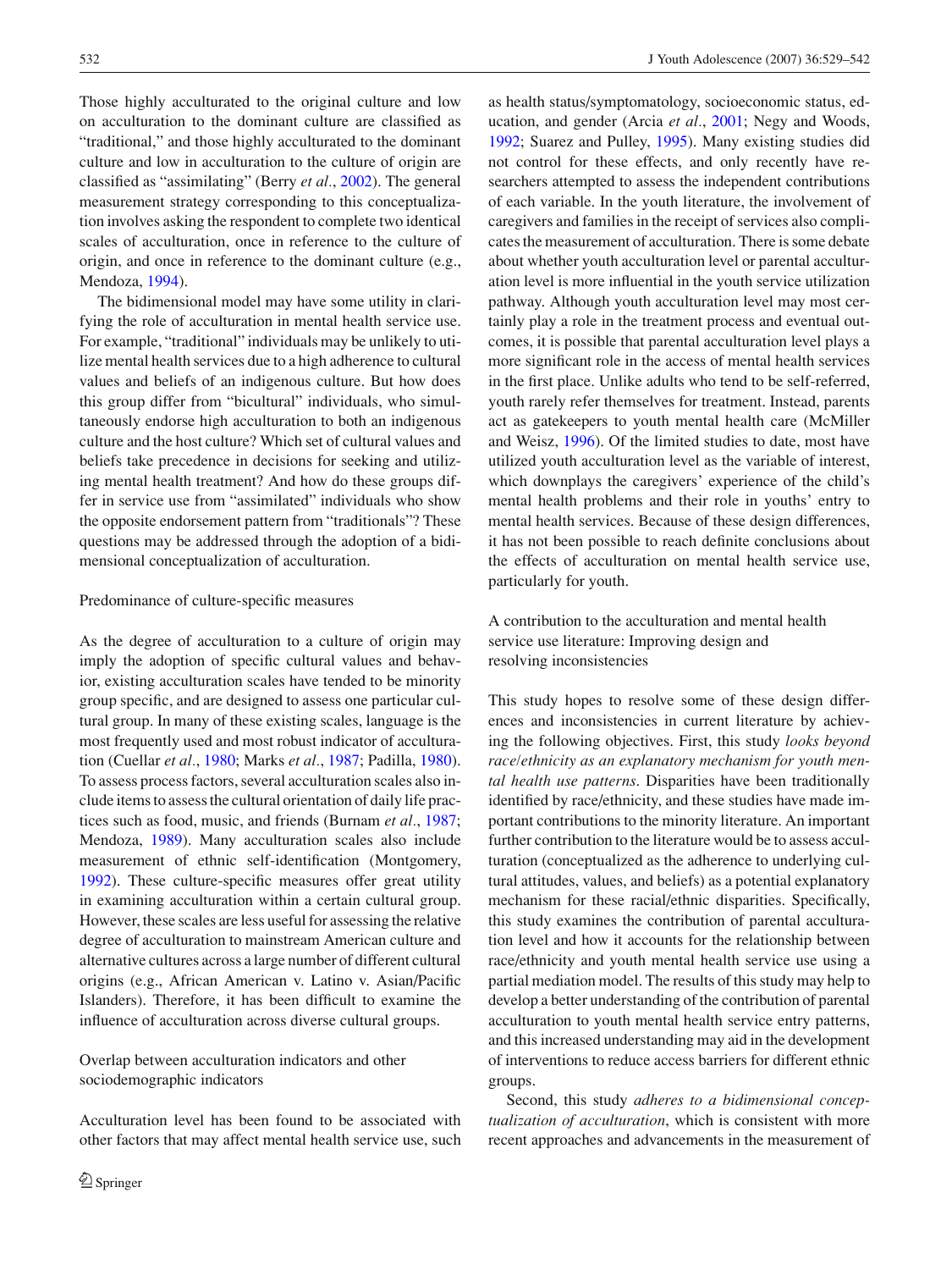acculturation. We will examine parental acculturation level on two dimensions: one corresponding to acculturation to the mainstream American culture, and another corresponding to acculturation to their original/indigenous culture. Conceptualizing the acculturation construct bidimensionally will help us to better capture important cultural differences between individuals.

Third, this study *highlights the unique role of caregivers in youths' entry to mental health services by examining parental acculturation level as the variable of interest.* Most studies to date have not focused on the contribution of caregiver factors to youth service enrollment. As caregivers are often the ones to identify needs and seek resolution for their youth's problems, this study may contribute to the evidence base by elucidating the role of parental acculturation level in the receipt of youth mental health services.

Fourth, this study *controls for variables that may impact service use*, in order to decrease the likelihood of obtaining confounded results and to partial out the unique effects of parental acculturation in youth mental health service use in all analyses. Specifically, we will control for the following variables: youth age (service use may vary by child age), youth gender (gender differences may exist in service referral and utilization), youth symptomatology (children with more severe symptoms may be more likely to use services), family income (parents with lower income may be less likely to access services due to lack of economic resources or insurance), parental education (parents who are more educated may be more likely to enroll their youth in services), and caregiver gender (females are likely to be less acculturated than males; Arcia *et al.*, [2001\)](#page-11-9). This will ensure that our results describe the unique role of parental acculturation in youth service use.

#### Hypotheses for Investigation

Racial/ethnic disparities in mental health service use have been identified for minority youth, and the degree of parental adherence to certain cultural attitudes, values, beliefs, and/or behaviors (as measured by parental acculturation) may help explain differential use. Specifically, we hypothesize the following:

- 1. Parental affinity to an American Culture may partially account for the lower rates of mental health service use by minority youth when youth age, youth gender, youth symptomatology, parental education, family income, and parental gender are held constant in analyses.
- 2. Parental affinity to an Alternative Culture may partially account for the lower rates of mental health service use by minority youth when youth age, youth gender, youth symptomatology, parental education, family income, and parental gender are held constant in analyses.

### **Method**

#### Participants

Participants were a subsample of 1,364 youth from a large survey study, entitled the "Patterns of Youth Mental Health Care in Public Service Systems" (Patterns of Care [POC]; PI: R. Hough; NIMH U01 MH55292).

The Patterns of Care study drew a stratified random sample of 1,715 youth ages 6–17 from a population of 12,662 youth who were active in one or more of the following public service sectors in a large, metropolitan area during the second half of the 1996–1997 fiscal year: alcohol/drug, child welfare (i.e., court-ordered dependents), juvenile justice (i.e., adjudicated delinquents), mental health, and public school services for youth with serious emotional disturbance (ED). The sample was stratified by race/ethnicity, level of treatment setting restrictiveness (aggregate care versus home setting), and public service sector affiliation. From this stratified random sample  $(n = 3, 417)$ , 1,715 consented to participation (50.2%), 845 refused participation (24.7%), 791 could not be located (23.2%), and 66 could not be recruited for other reasons (2%). No significant differences in gender, age, public sector affiliation, or racial/ethnic distribution were found between participants and non-participants, except that there was a slightly lower participation rate by Asian/Pacific Islanders (for more information see Garland *et al.*, [2001\)](#page-12-29). Baseline interviews took place between 1997–1999, and twoyear follow-up interviews took place between 1999–2001.

The subsample for this study included all youth in the Patterns of Care survey who were 1) African American, Asian/Pacific Islander, Latino, or non-Hispanic White; and 2) who had complete data for all study variables. This resulted in a subsample of 1,364 youth, with, 277 African Americans, 97 Asian/Pacific Islanders, 388 Latinos, and 602 Non-Hispanic Whites. Within Latinos, approximately 90% were of Mexican origin. Within Asian/Pacific Islanders, cultural subgroupings were as follows: 37 Filipinos, 18 Pacific Islander, 16 Cambodian, 9 Laotian, 5 Japanese, 4 Vietnamese, 3 Chinese, 3 Korean, and 2 East Indian. For this subsample, the mean age of youth at the baseline interview was  $14.06$  (SD = 3.16), and 66.6% were male. Public service sector involvement in this sample at the time of original Patterns of Care sample selection (second half of the 1996– 1997 fiscal year) was as follows: alcohol/drug treatment, 9.7%; mental health, 52.6%; special education services for youth with serious emotional disturbance (SED/ED), 24.8%; juvenile justice, 28.3%; and child welfare, 25.4% (with involvement in more than one sector possible).

For primary caregiver respondents, mean age at baseline interview was  $42.78$  (SD = 9.23; 1 caregiver did not respond to this item), 24.7% were immigrants to the U.S. (11 caregivers did not respond to this item). Of caregivers born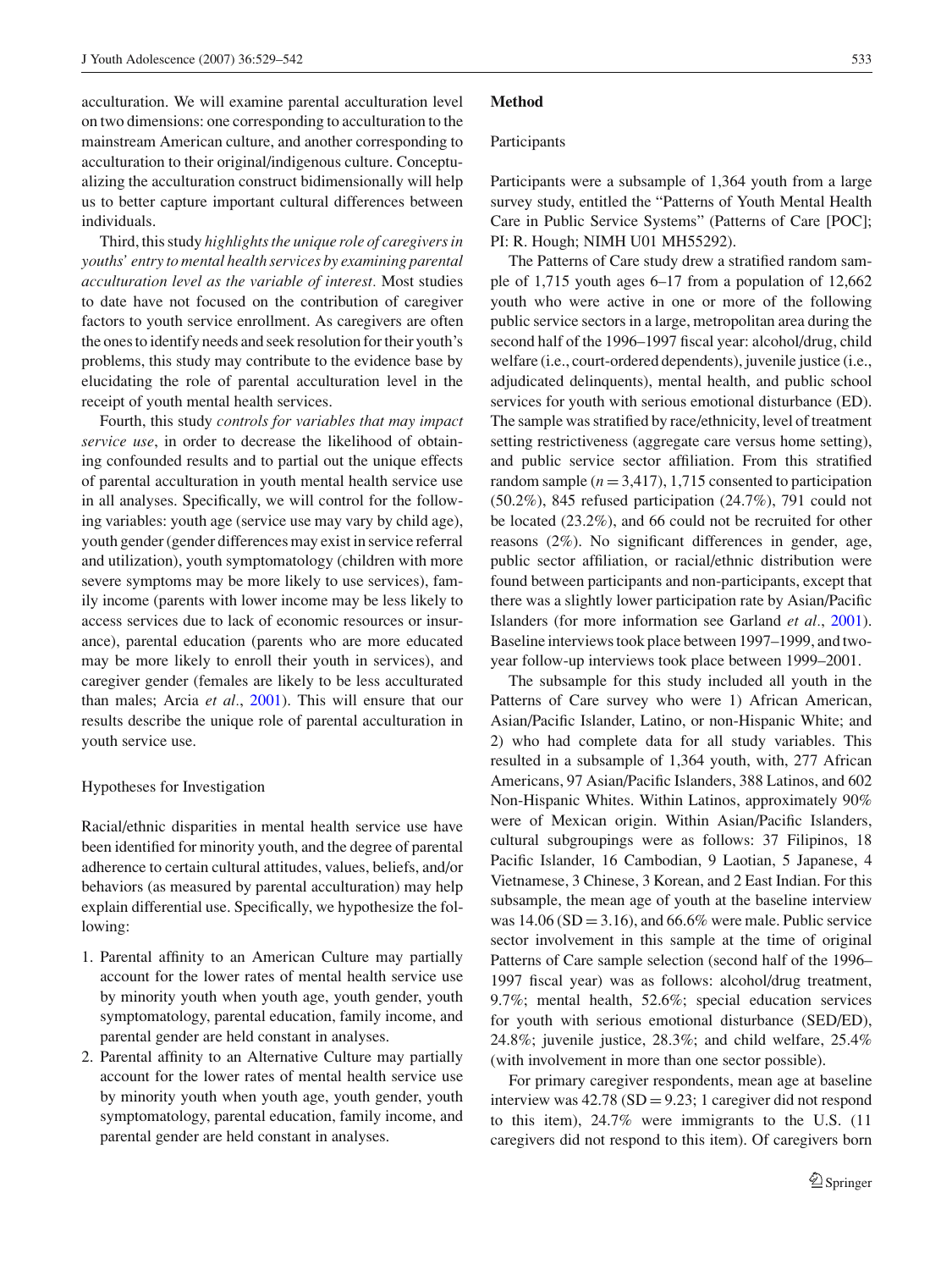<span id="page-5-0"></span>**Table 1** Demographic variables by race/ethnicity categories

|                         | African   | Asian/Pacific    |         | Non-Hispanic |       |
|-------------------------|-----------|------------------|---------|--------------|-------|
|                         | Americans | <b>Islanders</b> | Latinos | Whites       | Total |
| Youth gender            |           |                  |         |              |       |
| Male                    | 176       | 71               | 257     | 404          | 908   |
| Female                  | 101       | 26               | 131     | 198          | 456   |
| Total                   | 277       | 97               | 388     | 602          | 1364  |
| Parent gender           |           |                  |         |              |       |
| Male                    | 16        | 21               | 24      | 57           | 118   |
| Female                  | 261       | 76               | 364     | 545          | 1246  |
| Total                   | 277       | 97               | 388     | 602          | 1364  |
| Parent education        |           |                  |         |              |       |
| High school and lower   | 187       | 72               | 327     | 348          | 934   |
| Higher than high school | 90        | 25               | 61      | 254          | 430   |
| Total                   | 277       | 97               | 388     | 602          | 1364  |
| Youth country of birth  |           |                  |         |              |       |
| Not U.S.                | 19        | 5                | 29      | 39           | 92    |
| U.S.                    | 243       | 88               | 344     | 521          | 1196  |
| Total                   | 262       | 93               | 373     | 560          | 1288  |
| Parent country of birth |           |                  |         |              |       |
| Not U.S.                | 10        | 67               | 229     | 31           | 337   |
| U.S.                    | 265       | 30               | 156     | 565          | 1016  |
| Total                   | 275       | 97               | 385     | 596          | 1353  |

outside of U.S., the average years of residence in U.S. were  $22.4$  (SD = 10.9; 12 caregivers did not respond to this item). For this subsample, 68.5% of primary caregiver respondents reported education levels of high school and lower, and the median household income was between \$20,000 and \$29,999 a year. Most primary caregiver respondents were biological parents (75.9%), 5.2% were adoptive parents or stepparents, 9.8% were blood relatives, 7.5% were non-relative foster parents, 1.5% were other non-relative caregivers, and 1 caregiver did not respond to this item. Of caregivers in this subsample, 157 were interviewed in Spanish, and 24 were interviewed in various Asian languages (i.e., Cambodian, Lao, Vietnamese, and Tagalog). Translation methods were as follows: 1) When reliable and valid translations were available (e.g., Spanish Child Behavior Checklist), we obtained these for the study, 2) For measures without existing translations, trained and qualified translators were hired to create translated measures, 3) These translated measures were checked for accuracy and readability by a second translator, with differences reconciled between the two translators, 4) Measures were field tested to assess accuracy and comprehension with the cultural groups of interest, 5) Translators then made additional revisions to the translated measures as needed. Please see Table [1](#page-5-0) for a table of youth and primary caregiver demographic variables by racial/ethnic categorizations.

# Procedures and measures

Data were collected on demographic characteristics, emotional/behavioral problems, parental acculturation level, and mental health service utilization through primary caregiver and youth interviews. For their participation in the baseline interview, primary caregivers received \$40 and youth received \$10–40 depending on age.

## *Socioeconomic status*

Socioeconomic status in this study was assessed through family income (continuous variable) and highest level of parental education (binary,  $1 =$  higher than high school education) through parent report at baseline. Family income was determined by an incremental scale that allowed participants to report a value ranging from 1 to 32 that corresponded to distinct income levels (range of less than \$1,000 per year to over \$200,000 per year; Use, Needs, Outcomes, and Costs in Child and Adolescent Populations [UNOCCAP] Work Group).

# *Sociodemographic variables*

The age, gender, and race/ethnicity of adolescents and primary caregivers were provided by self-report at baseline.

# *Youth mental health symptomatology*

A valid and reliable measure of child's emotional/behavioral problems, the Child Behavior Checklist (CBCL) (Achenbach, [1991\)](#page-11-13), was used to assess child emotional/behavioral problems. The Child Behavior Checklist is a parent-report questionnaire that that asks parents to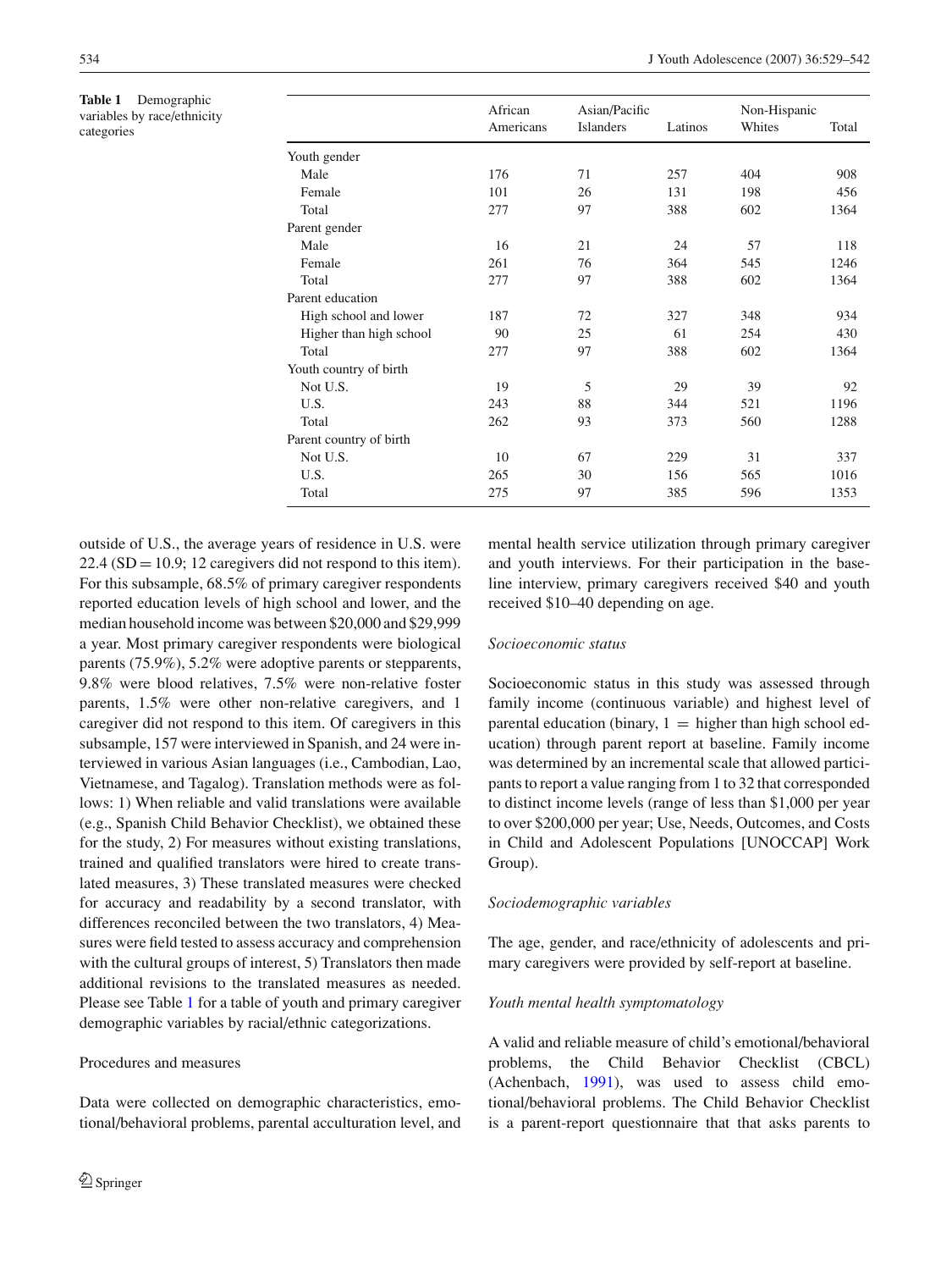rate 113 items on a 3 point Likert scale  $(0 =$  not true,  $1 =$  sometimes true,  $2 =$  very true or often true), and employs age-normed comparisons of behavioral/emotional symptomatology for children and adolescents ages 2–18. The Child Behavior Checklist generates 8 narrow-band syndrome scores, 2 broad Internalizing and Externalizing problems scores, and a Total Problems score (Child Behavior Checklist scale  $\alpha = .59-.95$ , each with thresholds for clinical and borderline clinical functioning. The measure has well-established reliability (mean *r* test-retest for Child Behavior Checklist scales  $= .89$ ) and construct validity (Child Behavior Checklist Total Problems score correlates  $r = .82$  with the Parent Questionnaire (Conners, [1973\)](#page-11-14) and  $r = .81$  with the Revised Behavior Problem Checklist (Quay and Peterson, [1983\)](#page-12-30). Total behavior problem T-score was used to assess symptomatology in this study. In this subsample, average total behavior problems T-score was 60  $(SD = 12.98)$ .

#### *Parent acculturation*

Parent acculturation was measured by the PAN Acculturation Scale, which was developed by Soriano and Hough [\(2000\)](#page-12-31). This scale is unique in several ways: 1) It adopts the recent view of acculturation as a bidimensional variable, and as such, allows for the assessment of biculturalism, 2) It is not minority group specific and instead assesses acculturation across all minority and non-minority groups, and 3) It is designed to be used with both adults and adolescents. The scale has been constructed to allow respondents to first indicate any cultural group (e.g., minority racial/ethnic group) to which they belong, then to report the degree to which their individual characteristics overlap with those common in the dominant culture and those common in the minority culture across several domains present in other existing acculturation scales (e.g., language, food and music preferences, cultural beliefs and values, parental cultural heritage, social interaction, and self-identification).

The PAN Acculturation Scale is a 32-item self-report measure that assesses acculturation on 2 independent axes: one related to the mainstream American culture, and the other related to an additional culture selected by the respondent as being of importance to him/her. The two scales each contain the same 16 items, similar in content to those of previous acculturation measures (Burnam *et al.*, [1987;](#page-11-6) Cuellar *et al.*, [1980\)](#page-11-12). Questions span across six subject domains represented in other acculturation measures (i.e., language, identity, social support, cultural practices, generational status and background, and cultural values and beliefs). Each of the 16 items is then answered on a 2-point response scale (yes, no) in terms of affinity to the mainstream American culture and then to the alternative culture named. If the respondent did not name an alternative culture, score on the

alternative culture subscale  $= 0$ . Scores on each scale range from 0 to 16. Please see Table [2](#page-7-0) for the PAN Acculturation Scale questions.

Parental acculturation level in this study will be assessed in two ways: subscale 1) Affinity to mainstream American Culture, and subscale 2) Affinity to Alternative Culture. Both of these continuous subscales were divided into three ordinal categories each (low, medium, high) for the current study due to non-normal distributions of these scores across all groups/and within racial/ethnic groups. Low endorsement included individuals who answered "yes" to only 0–3 of the 16 items on either scale, a range of scores corresponding to the bottom 25% range of responses on either scale. Medium endorsement indicated individuals who answered "yes" to 4–12 items on either scale, a range of scores corresponding to the middle 50% range of responses on either scale. High endorsement indicated individuals who answered "yes" to 13–16 items on either scale, a range of scores corresponding to the top 25% range of responses on either scale. Given these categories, high endorsement on the American Culture scale corresponds to high affinity to American Culture, and high endorsement on the Alternative Culture scale corresponds to high affinity to an Alternative Culture.

Both subscales of the PAN demonstrated good internal reliability in the Patterns of Care sample ( $\alpha = .95$  for both subscales), in the Patterns of Care subsample used for this study (mainstream American culture subscale  $\alpha = .89$ , alternative culture subscale  $\alpha = .85$ ) and for different cultural groups in this subsample (African Americans, Asian/Pacific Islanders, Latinos, and Non-Hispanic Whites mainstream American culture subscale  $\alpha = .90, .90, .87, .88,$  respectively; African Americans, Asian/Pacific Islanders, Latinos, and Non-Hispanic Whites alternative culture subscale  $\alpha = .85, .84, .85, .84, respectively.$  Construct validity is supported by significant correlations with parent immigrant status in the expected directions. Birthplace  $(0 = \text{born})$ outside U.S.,  $1 = U.S.$  born) was correlated with number of mainstream American culture items endorsed  $(r = .52)$ ,  $p < .001$ ) and with number of alternative culture items endorsed ( $r = -.50$ ,  $p < .001$ ). Primary caregivers in this sample endorsed an average of 6  $(SD = 6.14)$  Alternative Culture items, and an average of  $12.39$  (SD =  $5.29$ ) American Culture items. For average number of PAN Acculturation Scale items endorsed by parental racial/ethnic categories, please see Table [3.](#page-7-1)

### *Service use*

Use of mental health services at two-year follow-up was assessed by the National Institute of Mental Health Service Assessment of Children and Adolescents (SACA; Horwitz *et al.*, [2001\)](#page-12-32), which has demonstrated adequate reliability and validity (Hoagwood *et al.*, [2000;](#page-12-33) Horwitz *et al.*, [2001;](#page-12-32)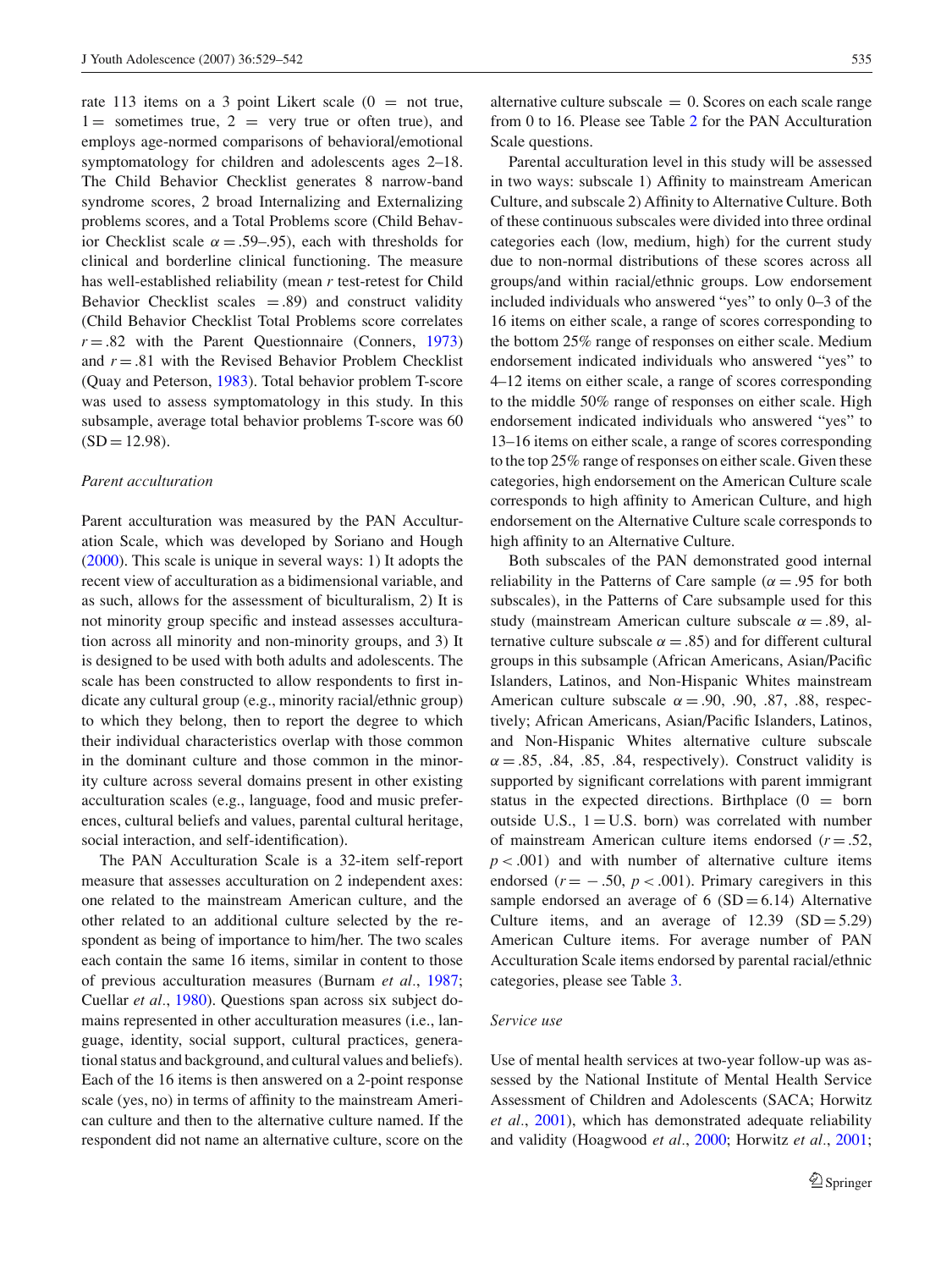<span id="page-7-0"></span>

| <b>Ouestion</b>                                                        | Subject domain                     |
|------------------------------------------------------------------------|------------------------------------|
| My accent does easily sound like American culture                      | Language                           |
| The way I talk is like American culture                                | Language                           |
| Culture I am excited about being a member of is American culture       | Identity                           |
| Cultural group I am very close or attached to is American culture      | Identity                           |
| Culture of my best friends is American                                 | Social support                     |
| Culture of the people I see every day is American                      | Social support                     |
| Culture of the food I eat is American                                  | Cultural practices                 |
| Culture in the traditions I follow is American                         | Cultural practices                 |
| Culture of the music I listen to is American                           | Cultural practices                 |
| Cultural celebrations I go to are American                             | Cultural practices                 |
| My cultural values and beliefs are American                            | Cultural values and beliefs        |
| Culture influencing the way I think and see things is American culture | Cultural values and beliefs        |
| Culture of my religion or spiritual life is American                   | Cultural practices                 |
| Culture of my role models is American                                  | Social support                     |
| Culture of my relatives is American                                    | Generational status and background |
| Culture of the people I go to school or work with is American          | Social support                     |

**Table 2** PAN acculturation scale questions as administered in the patterns of care study

*Note*. When assessing for Alternative culture, the same questions are administered, replacing American/American culture with other/other culture

Stiffman *et al.*, [2000\)](#page-12-34). The Service Assessment of Children and Adolescents was administered to all caregivers and youth 11 years old and above in the Patterns of Care Study. Testretest reliability for SACA Parent Version was excellent for both lifetime (Kappas range  $= .82-.94$ ) and 12-month service use (Kappas range  $= .79-.86$ ). Test-retest reliability for SACA for children 11 years old and older was good for both lifetime (Kappas range  $= .64-.96$ ) and 12-month service use (Kappas range  $= .63-.74$ ). Given evidence of adequate concordance on the SACA between parents and youth aged 11 and above (Stiffman *et al.*, [2000\)](#page-12-34) and to maintain consistency with previous Patterns of Care investigations (Hazen *et al.*, [2004\)](#page-12-35), use of mental health services was determined by parental or youth endorsement of the use of any mental health services in the past year. Mental health service use in this study was defined as any use of specialty mental health services during the past year. In this subsample, 38.2% had utilized mental health services in the past year.

## **Results**

<span id="page-7-1"></span>Analyses were performed using SPSS software. We examined parental acculturation level at baseline interview as a partial mediator of the relationship between race/ethnicity and mental health service use at two-year follow-up. This

proposed relationship was examined in three steps using logistic regression analyses in a procedure described by Baron and Kenny [\(1986\)](#page-11-15). A mediational effect was defined as a 10% change in odds ratio for race/ethnicity in relationship to mental health service use at follow-up when parental cultural affinity level was entered into the model (Kleinbaum *et al.*, [1998\)](#page-12-36). All analyses controlled for youth gender, youth age, household income, parental education level, parent gender, and youth symptomatology as indicated by the Child Behavior Checklist Total Problem T-score.

The first step of our mediational analyses was to determine whether race/ethnicity was significantly related to mental health service use at follow-up. To examine this relationship, binary logistic regression was utilized controlling for youth age (continuous variable), youth gender (dichotomous variable), household income (continuous variable), parental education level (dichotomous variable; higher than high school diploma  $= 1$ ), and youth Child Behavior Checklist Total Problems T-score (continuous variable). Significant racial/ethnic relationships were found; Latinos and Asian/Pacific Islanders were significantly less likely than Non-Hispanic Whites to use mental health services at twoyear follow-up (Latinos  $OR = .71$ ,  $p < .05$ ; Asian/Pacific Islanders  $OR = .33$ ,  $p = .001$ ; see Tables [4](#page-8-0) and [5\)](#page-8-1). In fact, the odds of using mental health services at two-year follow-up was 29.5% lower for Latinos and 66.6% lower

**Table 3** Average number of items endorsed by caregivers on PAN by youth race/ethnicity

| Parental report               | African Americans  | Asian/Pacific Islanders Latinos |                     | Non-Hispanic Whites |
|-------------------------------|--------------------|---------------------------------|---------------------|---------------------|
| PAN subscale American culture | $13.77(SD = 4.34)$ | $9.80(SD = 5.28)$               | $9.22(SD = 5.77)$   | $14.22(SD = 4.14)$  |
| PAN subscale Other culture    | $7.12(SD = 6.02)$  | $8.89(SD = 6.13)$               | $10.14$ (SD = 5.99) | $2.34(SD = 3.67)$   |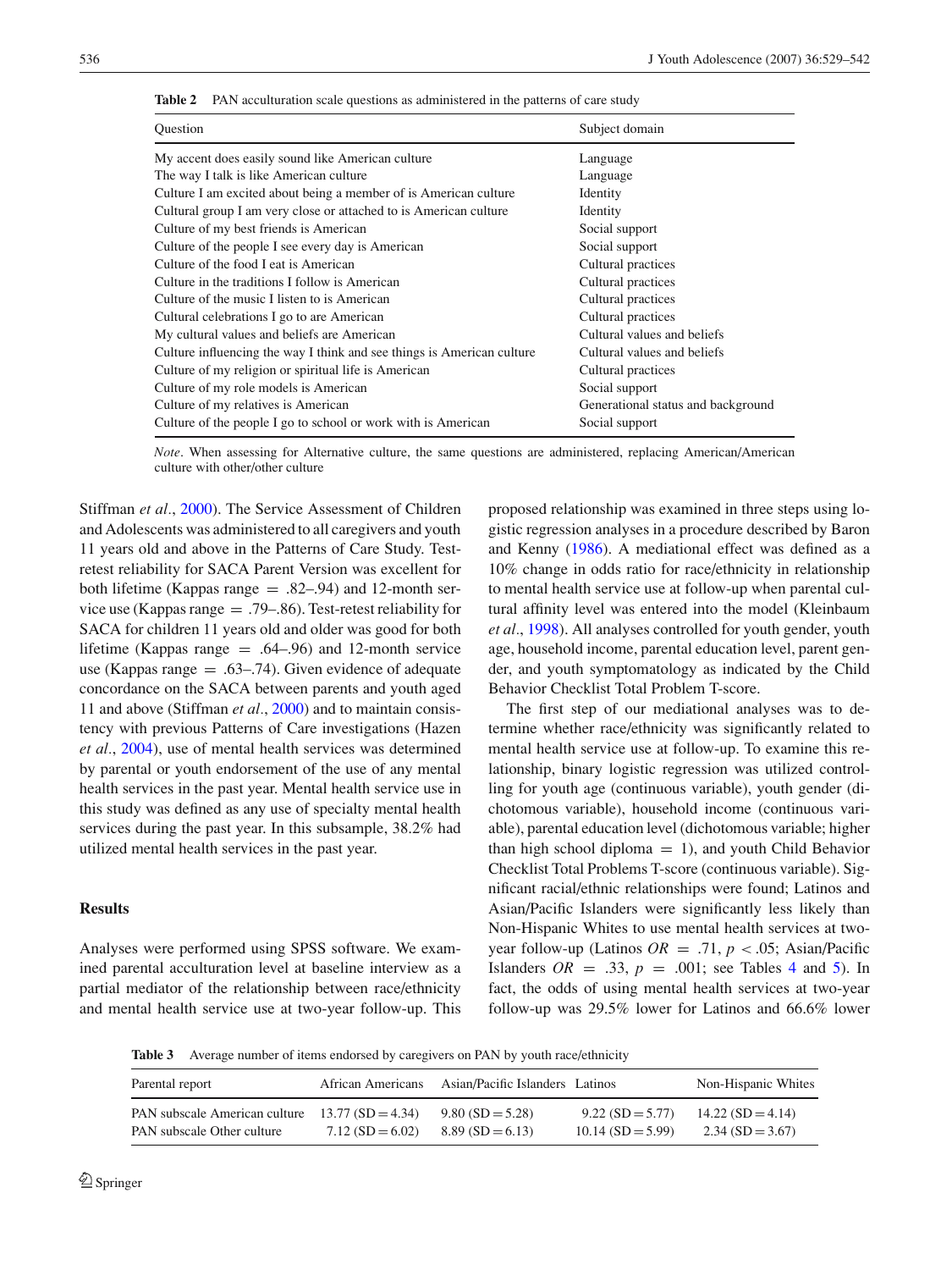<span id="page-8-0"></span>

| <b>Table 4</b><br>The mediating effects<br>of parental affinity to American<br>culture on the relationship<br>between race/ethnicity and<br>mental health service use at<br>follow-up | Variable                                                                                                                                                                                                        | Model 1 OR                                                        | Model 2 OR                                                          | $%$ Change in $OR$ (From<br>Model 1 to Model 2) |
|---------------------------------------------------------------------------------------------------------------------------------------------------------------------------------------|-----------------------------------------------------------------------------------------------------------------------------------------------------------------------------------------------------------------|-------------------------------------------------------------------|---------------------------------------------------------------------|-------------------------------------------------|
|                                                                                                                                                                                       | Youth gender<br>Age<br>CBCL total problem<br>Household income<br>Parental education<br>Parent gender                                                                                                            | 1.027<br>$.833***$<br>$1.054***$<br>$1.036***$<br>1.318*<br>1.162 | 1.033<br>$.832***$<br>$1.053***$<br>$1.036***$<br>$1.314*$<br>1.193 |                                                 |
| ${}^{\alpha}$ Reference group is<br>Non-Hispanic Whites.<br>$\mathrm{P}$ Reference group is low affinity<br>to American culture.<br>* $p < .05$ ; ** $p < .01$ ; *** $p < .001$ .     | African Americans <sup>a</sup><br>Asian/Pacific Islanders <sup><i>a</i></sup><br>Latinos <sup>a</sup><br>Affinity to American culture (medium) <sup>b</sup><br>Affinity to American culture (high) <sup>b</sup> | .835<br>$.334**$<br>$.705*$                                       | .834<br>$.350**$<br>.764<br>1.454<br>$1.549*$                       | 0.12<br>4.79<br>8.37                            |

for Asian/Pacific Islanders as compared to Non-Hispanic Whites. No significant relationships were found for African Americans ( $OR = .835$ ,  $p = .270$ ). Overall prediction of the model was moderately successful (71.8% correctly predicted), with 83.4% of youth who did not use mental health services in the past year and 53.2% of youth who did use mental health services in the past year correctly predicted.

The second step of our analyses was to examine whether race/ethnicity was significantly correlated with parental acculturation level to both mainstream American Culture as well as to an Alternative Culture. An ordinal logistic regression analysis was performed to assess the relationship between race/ethnicity and membership in one of three categories of the American Culture scale (low, medium, and high affinity to American Culture) and one of three categories on the Alternative Culture scale (low, medium, and high affinity to an Alternative Culture), holding constant the same demographic variables in the first step of the mediation analyses. The regression equation predicting affinity to American Culture items accounted for a significant amount of variance,  $\chi^2$  (9, *N* = 1364) = 295.170,  $p < .001$ ; Pseudo- $R^2$  = .20. Both Latinos ( $\beta$  = -1.675) and Asian/Pacific Islanders ( $\beta = -1.7$ ) were significantly less likely to endorse affinity to American Culture compared

to Non-Hispanic Whites ( $p < .001$  for both cultural groups; see Table [6\)](#page-9-0). African Americans ( $\beta = -159$ ) were not significantly more or less likely to endorse affinity to American Culture items compared to Non-Hispanic Whites  $(p = .371)$ . The regression equation predicting endorsement of Alternative Culture items accounted for a significant amount of variance,  $\chi^2$  (9, *N* = 1364) = 457.7,  $p \lt 0.001$ ; Pseudo- $R^2$  = .285. African Americans ( $\beta$  = 1.024), Latinos ( $\beta$  = 1.556) and Asian/Pacific Islanders  $(\beta = 1.35)$  were significantly more likely to endorse affinity to Alternative Culture ( $p < .001$  for three cultural groups; see Table [6\)](#page-9-0) as compared to Non-Hispanic Whites.

In the third step of our mediational analyses, we examined whether the hypothesized mediator, parental cultural affinity level, was significantly associated with mental health service use at follow-up while reducing the effect of race/ethnicity on mental health service use. To examine this relationship, we entered race/ethnicity, parental cultural affiliation, and the control variables (other demographics and Child Behavior Checklist total problems T-score) into two separate equations. We utilized one equation for affinity to American Culture with low affinity to American Culture as the reference group, with two dummy variables, one for medium and one for high affinity; and another equation for affinity to an

<span id="page-8-1"></span>

| <b>Table 5</b> The effect of parental<br>affinity to an Alternative culture<br>on the relationship between                                                                   | Variable                                                                                                                                                                                                                  |                                                                   | Model 1 OR Model 2 OR                                            | $%$ Change in $OR$ (From<br>Model 1 to Model 2) |
|------------------------------------------------------------------------------------------------------------------------------------------------------------------------------|---------------------------------------------------------------------------------------------------------------------------------------------------------------------------------------------------------------------------|-------------------------------------------------------------------|------------------------------------------------------------------|-------------------------------------------------|
| race/ethnicity and mental health<br>service use at follow-up                                                                                                                 | Youth gender<br>Age<br>CBCL total problem<br>Household income<br>Parental education<br>Parent gender                                                                                                                      | 1.027<br>$.833***$<br>$1.054***$<br>$1.036***$<br>1.318*<br>1.162 | 1.018<br>$.831***$<br>$1.054***$<br>$1.034***$<br>1.278<br>1.176 |                                                 |
| <sup>a</sup> Reference group is<br>Non-Hispanic Whites.<br>$b^b$ Reference group is Low<br>Affinity to Alternative culture.<br>* $p < .05$ ; ** $p < .01$ ; *** $p < .001$ . | African Americans <sup>a</sup><br>Asian/Pacific Islanders <sup><i>a</i></sup><br>Latinos <sup><math>a</math></sup><br>Affinity to Alternative culture (medium) <sup>b</sup><br>Affinity to Alternative culture $(high)^b$ | .835<br>$.334**$<br>$.705*$                                       | .955<br>$.385**$<br>.894<br>1.128<br>$.513**$                    | 14.4<br>15.3<br>26.8                            |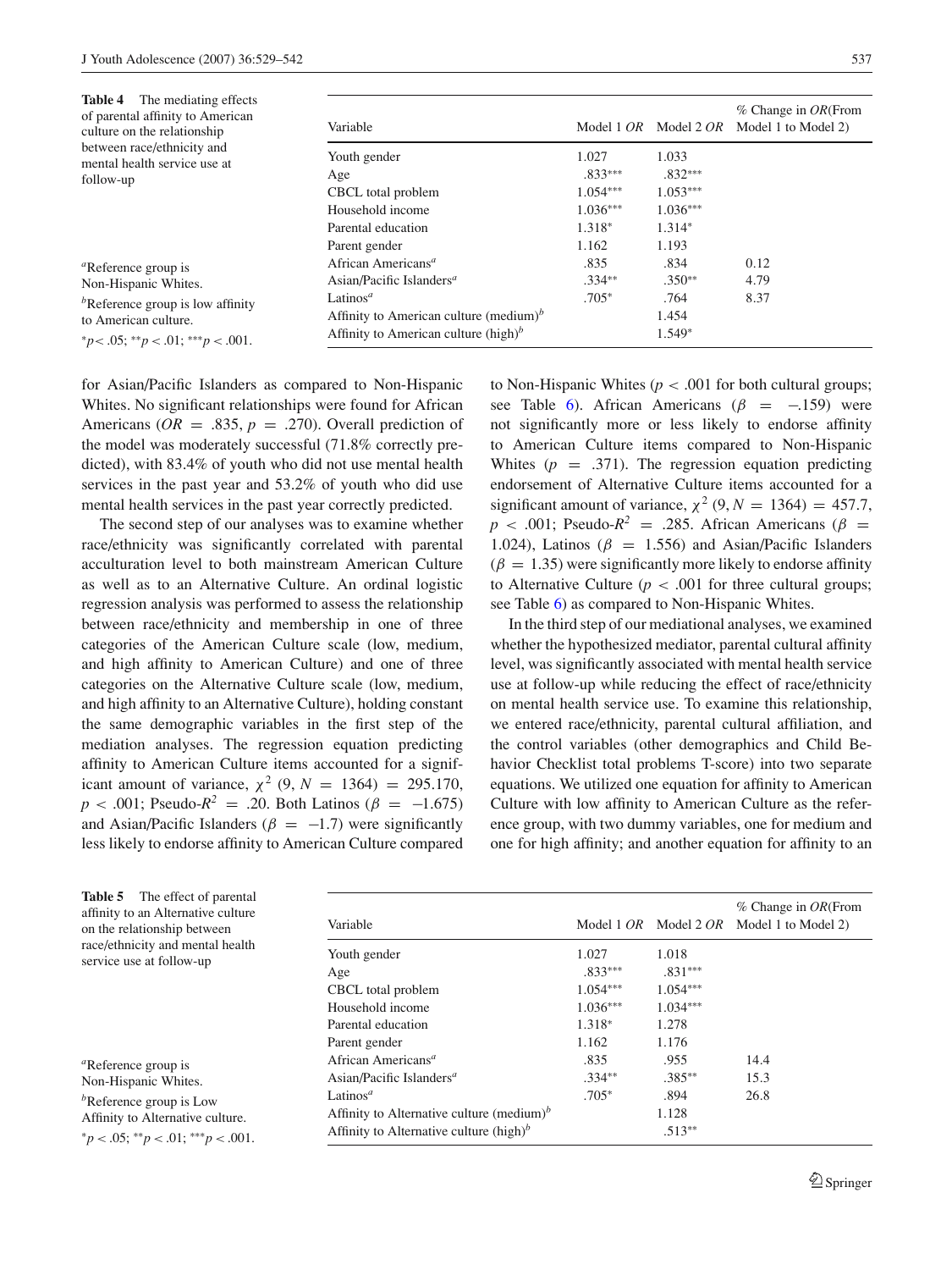<span id="page-9-0"></span>**Table 6** The relationship between race/ethnicity and parental affinity level to mainstream American culture and an Alternative culture (Step 2 of mediation analyses)

| Variable                                   | American culture<br>estimate $(\beta)$ | Alternative culture<br>estimate $(\beta)$ |
|--------------------------------------------|----------------------------------------|-------------------------------------------|
| African American <sup>a</sup>              | $-.159$                                | $1.024***$                                |
| Asian/Pacific Islander <sup><i>a</i></sup> | $-1.7***$                              | $1.350***$                                |
| Latino <sup><math>a</math></sup>           | $-1.675***$                            | $1.556***$                                |
| Youth age                                  | .006                                   | .008                                      |
| Youth gender                               | .088                                   | .009                                      |
| CBCL total problem                         | .001                                   | $-.000$                                   |
| Household income                           | .012                                   | $-.012*$                                  |
| Parental education                         | .117                                   | $-.145*$                                  |
| Parent gender                              | $.507*$                                | $-.117$                                   |

*<sup>a</sup>*Reference group is non-Hispanic Whites.

<sup>∗</sup>*p* < .05; ∗∗*p* < .01; ∗∗∗*p* < .001.

Alternative Culture with low affinity to an Alternative Culture as the reference group, with two dummy variables for medium and high affinity. Mental health service use at twoyear follow-up was entered as the outcome variable for both equations. We found that high affinity to American Culture entered in this step was significantly associated with mental health service use at follow-up ( $OR = 1.549$ ,  $p < .05$ ; see Table [4\)](#page-8-0). However, the change in odds ratios did not meet our mediation criterion (10% change in odds ratio), indicating that affinity to American Culture is not a significant partial mediator in the relationship between race/ethnicity and mental health service use for the racial/ethnic groups in this sample. We found that affinity to an Alternative Culture entered in this step was significantly associated with mental health service use at two-year follow-up ( $OR = .513$ ,  $p < .01$ ; see Table [5\)](#page-8-1). The relationship between race/ethnicity and mental health service use at follow-up was significantly reduced for Latinos (Step 1 *OR* = .705, *p* < .05; Step 3  $OR = .894$ ,  $p = .53$ , reflecting a 26.8% reduction in odds ratio and a change from significance to non-significance; see Table [5\)](#page-8-1). The relationship between race/ethnicity and mental health service use was also significantly reduced for Asian/Pacific Islanders (Step 1  $OR = .334$ ,  $p = .001$ ; Step 3  $OR = .385$ ,  $p < .01$ , reflecting a 15.3% reduction in odds ratio and a change in significance level; see Table [5\)](#page-8-1). Based on our mediation criterion of a 10% change in odds ratio, we concluded that parental cultural affinity to an Alternative Culture at baseline was a partial mediator in the relationship between race/ethnicity and mental health service use at follow-up for Asian/Pacific Islanders and Latinos.

# **Discussion**

The purpose of this study was to investigate the relationships between race/ethnicity, acculturation, and youth mental health service use by examining the mediating role of parental acculturation to mainstream American culture and to an alternative/indigenous culture. Specifically, we hoped to understand whether parental acculturation level partially explained racial/ethnic disparities in youth service utilization. The results indicate that parental acculturation level as measured by affinity to an Alternative Culture was indeed a partial mediator in the relationship between race/ethnicity and mental health service use for Asian/Pacific Islander and Latino youth, even when youth gender, youth age, youth symptomatology, household income, parent education level, and parent gender were held constant in analyses. Thus, our results confirm our second hypothesis, but our first hypothesis was not supported in this sample.

Significant racial/ethnic differences were found for mental health service use at two-year follow-up in the first step of our mediational analyses. Specifically, Latinos and Asian/Pacific Islanders were significantly less likely than Non-Hispanic Whites to use mental health services even when youth age, youth gender, household income, parent education, parent gender, and youth symptomatology were held constant. These results are generally consistent with previous findings from Patterns of Care studies that specifically investigated racial/ethnic differences in levels of unmet need (e.g., Hough *et al.*, [2002;](#page-12-1) Yeh *et al.*, [2003\)](#page-13-0) and with other literature indicating that Hispanic and Asian American children are underrepresented in mental health services compared to Caucasian children (Kataoka *et al.*, [2002;](#page-12-0) Zahner and Daskalakis, [1997\)](#page-13-13). The findings for Latino and Asian/Pacific Islander children (29.5% and 66.6% less likely to utilize services than Non-Hispanic Whites in this sample, respectively) are troubling because there is little evidence that Latinos and Asian/Pacific Islanders have lower rates of emotional and behavioral problems compared to Non-Hispanic Whites (USDHHS, [2001\)](#page-13-11), suggesting a high level of unmet need for these youths. The study did not find higher levels of unmet need for African Americans as compared to Non-Hispanic Whites. However, such a difference was found in a previous Patterns of Care investigation that focused specifically on unmet need (Yeh *et al.*, [2003\)](#page-13-0), and the current study's findings may have resulted from sample inclusion criteria (e.g., having complete data for the acculturation measure) that produced a somewhat different subsample.

In the third step of our mediational analyses, we examined parental acculturation level as a potential mediator between youth race/ethnicity and mental health service use at follow-up. Affinity to mainstream American culture was not found to be a significant mediator in the relationship between race/ethnicity and mental health service use, which is inconsistent with our first hypothesis. However, parental affinity to an Alternative Culture was found to partially account for the lower rates of mental health service use by Asian/Pacific Islanders and Latinos, and this relationship was not explained by differences in youth gender, youth age, youth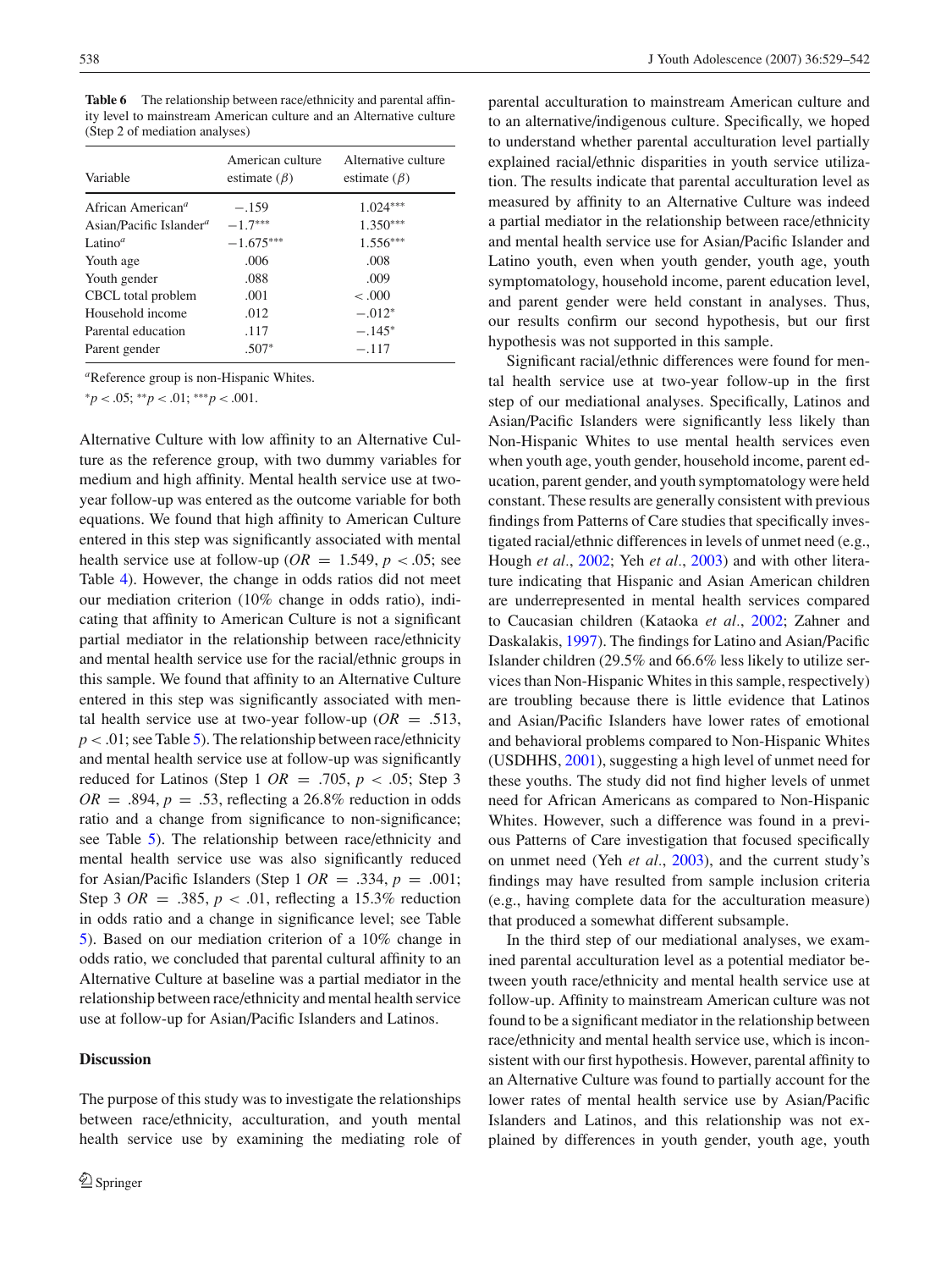symptomatology, household income, parent gender, and parent education level. This finding confirms our second hypothesis, and is consistent with previous literature that reported acculturation as a predictor in general health and mental health service utilization for minority adult populations (Tata and Leong, [1994;](#page-12-37) Wells *et al.*, [1989;](#page-13-4) National Institute of Mental Health [NIMH], 2002). Taken together, these two findings suggest that one's affinity to an alternative cultural group (and that cultural group's norms and beliefs about mental health) is more important than the degree of affinity to mainstream American culture in the decision to utilize services.

As indicated in the introduction, researchers have hypothesized that certain cultural attitudes, values, beliefs, and/or behaviors (e.g., coping styles, stigma, mistrust) may act as barriers to mental health service use for these populations and help explain differential use (Cauce *et al.*, [2002;](#page-11-1) Vega *et al.*, [1999\)](#page-13-3). The results of our study show that acculturation, as a way of measuring adherence to culture-specific attitudes, values, beliefs, and/or behaviors, is significantly related to disparities in the current mental health care system. Our findings suggest that minority parents who report high affinity to an alternative culture may subscribe to cultural values that discourage help seeking in the mental health sector, such as coping styles that reduce the likelihood of seeking outside help (Kleinman, [1977;](#page-12-7) Narikiyo and Kameoka, [1992\)](#page-12-8), stigma accompanying mental illness and mental health treatment (Whaley, [1997;](#page-13-6) Zhang *et al.*, [1998\)](#page-13-14), negative views of the mental health services sector due to unfamiliarity with Western mental health services, and mistrust of clinicians (e.g., fearing that they will be unfairly treated because of their ethnicity; LaVeist *et al.*, [2000\)](#page-12-15).

To alleviate these cultural barriers to youth mental health service utilization, it is important to focus on outreach efforts with at-risk minority populations, develop programs that aim to increase public awareness of mental illness and effective treatments, and prioritize using education to overcome shame, stigma, discrimination, and mistrust associated with mental illness and mental health treatment (Ho *et al.*, [in press\)](#page-12-38). For minority families that have made the decision to seek help and have enrolled in services, efforts should be made to culturally tailor treatment so that they may be more effective for these populations. During treatment, clinicians should be aware of possible personal biases and stereotyping toward certain groups and make building trust and rapport a priority in early stages of contact. An integral part of building a strong client-therapist alliance may be the practice of cultural competence. Careful and appropriate implementation of sound cultural competency techniques in delivering health services can reduce disparities (Brach, [2000\)](#page-11-16). By definition, cultural competence goes beyond cultural awareness and sensitivity to include the possession of cultural knowledge and respect for different cultural perspectives and having the ability to use these skills effectively in cross-cultural situations (Brach, [2000;](#page-11-16) Cross *et al.*, [1989;](#page-11-17) Orlandi, [1995;](#page-12-39) Tirado, [1996\)](#page-13-15). These three general areas of cultural competency defined by Sue *et al.* [\(1996\)](#page-12-40) (i.e., cultural awareness and beliefs, cultural knowledge, and cultural skills) have been adopted by APA's Multicultural Guidelines (APA, [2003\)](#page-11-18) to urge the nation to improve quality of care for minority groups.

This study also highlights the importance of examining underlying cultural variables in addition to race/ethnicity when studying disparities in service use for minorities. Most existing research relies on examining mental health care across racial/ethnic groups to identify barriers, identify cultural factors impacting mental health care, and to explain differential access, utilization, and outcomes. Although reporting differences between racial/ethnic groups is an informative starting point and has helped us to advance the knowledge base regarding minority mental health care, future studies should also include examinations of the underlying cultural variables that are hypothesized to produce racial/ethnic group differences (Clark, [1987;](#page-11-19) Betancourt and Lopez, [1993;](#page-11-20) Miranda *et al.*, [2005;](#page-12-41) Okazaki and Sue, [1995\)](#page-12-42). This study has chosen to focus on parental acculturation level, and other current investigations have examined specific cultural variables such as ethnic identity (Helms, [1986;](#page-12-43) Phinney, [1996\)](#page-12-44), years in the U.S., immigrant status, and beliefs about causes of mental health illness (Yeh *et al.*, [2005\)](#page-13-16) to identify variables relevant to mental health care. Results that suggest the existence of relationships between underlying cultural variables and mental health care may be applicable to people from various cultures, provide information on possible intervention points, and aid in designing culturally appropriate interventions to reduce disparities.

#### Strengths and limitations

Strengths of this study include the survey of bidimensional cultural affinity for a large, racially/ethnically-diverse sample and the assessment of mental health service use using a well-established measure. The present study also controlled for key demographic variables (youth age, youth gender, household income, parent education, caregiver gender) and youth symptomatology to focus on the unique contribution of racial/ethnic differences to acculturation. However, this study has several limitations. First, all of the youth in our sample have had contact with public services, and many have used mental health services in the past. Therefore, the degree of generalizability to community samples may be limited, and findings should be interpreted within the context of an atrisk sample. Second, the racial/ethnic group categories used in this study were broadly defined, and each of these broader groups contain specific ethnic groups (e.g., the Asian/Pacific Islander group included Korean Americans, Vietnamese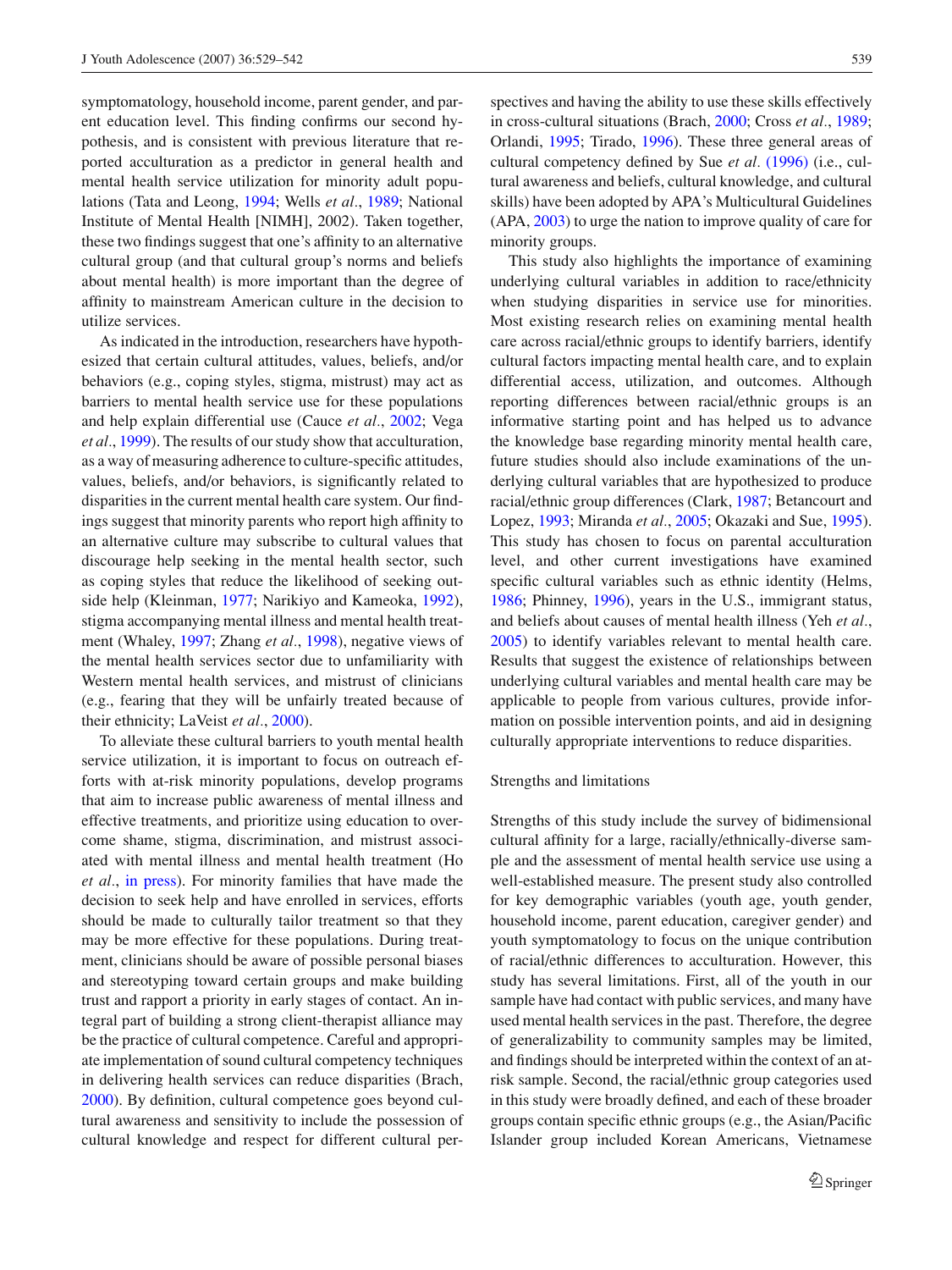Americans, Filipino Americans) that have variations in cultural patterns, beliefs, and practices. Future research should be aimed at examining acculturation as it accounts for mental health service use with specific cultural groups. Third, the study utilized a relatively new acculturation measure for which psychometric information is limited. Fourth, the division of the continuous variable of acculturation level into three broad categories probably resulted in the loss of some information in the analyses. Fifth, this study focuses on the role of the caregiver as gatekeeper to services, and does not specifically assess the parent-adolescent relationship for possible dysfunction that may act as an additional barrier to service use (e.g., parent characteristics or aspects of the caregiver-youth relationship might be the reason for youths' emotional/behavioral problems). Future studies may incorporate a direct assessment of the parent-adolescent relationship and control for this variable in analyses.

### **Conclusion**

These findings indicate that parental affinity to an alternative culture is a partial mediator in the relationship between race/ethnicity and mental health service use at two-year follow-up, specifically, for Latino and Asian/Pacific Islander youth. This research provides evidence for the utility of examining acculturation as a bidimensional construct, highlights the importance of controlling for possible confounding factors, and elucidates the role of parental acculturation in service utilization for minority youth and families. In this study, we have examined parental acculturation using a broad conceptualization of this construct. Future research should investigate youth mental health service use with specific parental cultural variables (e.g., the impact of stigma, mistrust, coping styles, or loss of face) that are embodied within the more general acculturation construct. Our study has highlighted the special role of caregivers in the youth mental health service utilization process. Future studies should also assess youth acculturation levels and examine how this affects service use, especially for older children who may have higher rates of self-referral compared to younger children. Investigating possible interactional effects between parent and youth acculturation levels on service use may also contribute significantly to the existing evidence base.

## **References**

- Achenbach TM (1991) Manual for the child behavior Checklist/4-18 and 1991 profile. Burlington, University of Vermont
- <span id="page-11-13"></span>American Psychological Association (2003) Guidelines on multicultural education, training, research, practice, and organizational change for psychologists. Am Psychol 58:377–402
- <span id="page-11-18"></span><span id="page-11-9"></span>Arcia E, Skinner M, Bailey D, Correa V (2001) Models of acculturation and health behaviors among Latino immigrants to the U.S. Soc Sci Med 53:41–53
- Atkinson DR, Gim RH (1989) Asian-American cultural identity and attitudes toward mental health services. J Counsel Psychol 36:209– 212
- Atkinson DR, Poterotto JG, Sanchez AR (1984) Attitudes of Vietnamese and Anglo-American students toward counseling. J Col Stud Pers 25:448–452
- <span id="page-11-7"></span>Baron RM, Kenny DA (1986) The moderator-mediator variable distinction in social psychological research: conceptual, strategic, and statistical considerations. J Pers Soc Psychol 51:1173– 1182
- <span id="page-11-15"></span>Berry JW (1997) Immigration, acculturation and adaptation (Lead article). Appl Psychol: An Internat Rev 46:5–68
- <span id="page-11-10"></span>Berry JW, Poortinga YH, Segall MH, Dasen PR (2002) Cross cultural psychology: research and applications. Cambridge, Cambridge University Press
- <span id="page-11-11"></span>Betancourt H, Lopez SR (1993) The study of culture, ethnicity, and race in American psychology. Am Psychol 48:629–637
- <span id="page-11-20"></span>Brach C (2000) Can cultural competency reduce racial and ethnic health disparities? A review and conceptual model. Med Care Res Rev 57:181–217
- <span id="page-11-16"></span>Breaux C, Ryujin D (1999) Use of mental health services by ethnically diverse groups within the United States. The Clin Psychol 52:4–15
- <span id="page-11-2"></span>Brown TR, Huang K, Harris DE, Stein KM (1973) Mental illness and the role of mental health facilities in Chinatown. In: S Sue, N Wagner (eds), Asian-American: Psychological perspectives, Palo Alto, CA, Science and Behavior Books, pp 212–231
- <span id="page-11-3"></span>Bui KV, Takeuchi DT (1992) Ethnic minority adolescents and the use of community mental health care services. Am J Comm Psychol 20(4):403–417
- <span id="page-11-4"></span>Burnam MA, Hough RL, Karno M, Escobar JI, Telles CA (1987) Acculturation and lifetime prevalence of psychiatric disorders among Mexican Americans in Los Angeles. J Health Soc Behav 28:89– 102
- <span id="page-11-6"></span>Burnam M, Telles C, Karno M, Hough R, Escobar J (1987) Measurement of acculturation in a community population of Mexican Americans Hispanic. J Behav Sci 9:105–130
- Cauce AM, Paradise M, Domenech-Rodriguez M, Cochran BN, Shea JM, Srebnik D, Baydar N (2002) Cultural and contextual influences in mental health help-seeking: a focus on ethnic minority youth. J Consult Clin Psychol 70:44–55
- <span id="page-11-1"></span>Clark LA (1987) Mutual relevance of mainstream and cross-cultural psychology. J Consult Clin Psychol 55:461–470
- <span id="page-11-19"></span>Cooper-Patrick L, Powe NR, Jenckes MW, Gonzales JJ, Levine DM, Ford DE (1997) Identification of patient attitudes and preferences regarding treatment for depression. J Gen Intern Med 12:431–438
- <span id="page-11-5"></span>Conners CK (1973) Rating scales for use in drug studies with children, Psychopharmacology Bulletin: Pharmacotherapy with children. Washington, DC, US Government Printing Office
- <span id="page-11-14"></span>Costello EJ, Farmer EM, Angold A, Burns BJ, Erkanli A (1997) Psychiatric disorders among American Indian and white youth in Appalachia: The Great Smoky Mountains Study. Am J Public Health 87:827–832
- <span id="page-11-0"></span>Cross TL, Bazron BJ, Dennis KW, Issacs MR (1989) Towards a culturally competent system of care. Washington, DC, CAASP Technical Assistance Center
- <span id="page-11-17"></span>Cuellar I, Arnold B, Maldonado R (1994) The acculturation rating scale for Mexican Americans – II: a revision of the original ARSMA scale Hispanic. J Behav Sci 17:275–304
- Cuellar I, Harris LC, Jasso R (1980) An acculturation scale for Mexican American normal and clinical populations Hispanic. J Behav Sci 2:199–217
- <span id="page-11-12"></span>Dadfar S, Friedlander ML (1982) Differential attitudes of international students toward seeking professional psychological help. J Counsel Psychol 29:335–338
- <span id="page-11-8"></span>Edman JL, Andrade NN, Glipa J, Foster J, Danko GP, Yates A, Johnson RC, McDermott JF, Waldron JA (1998) Depressive symp-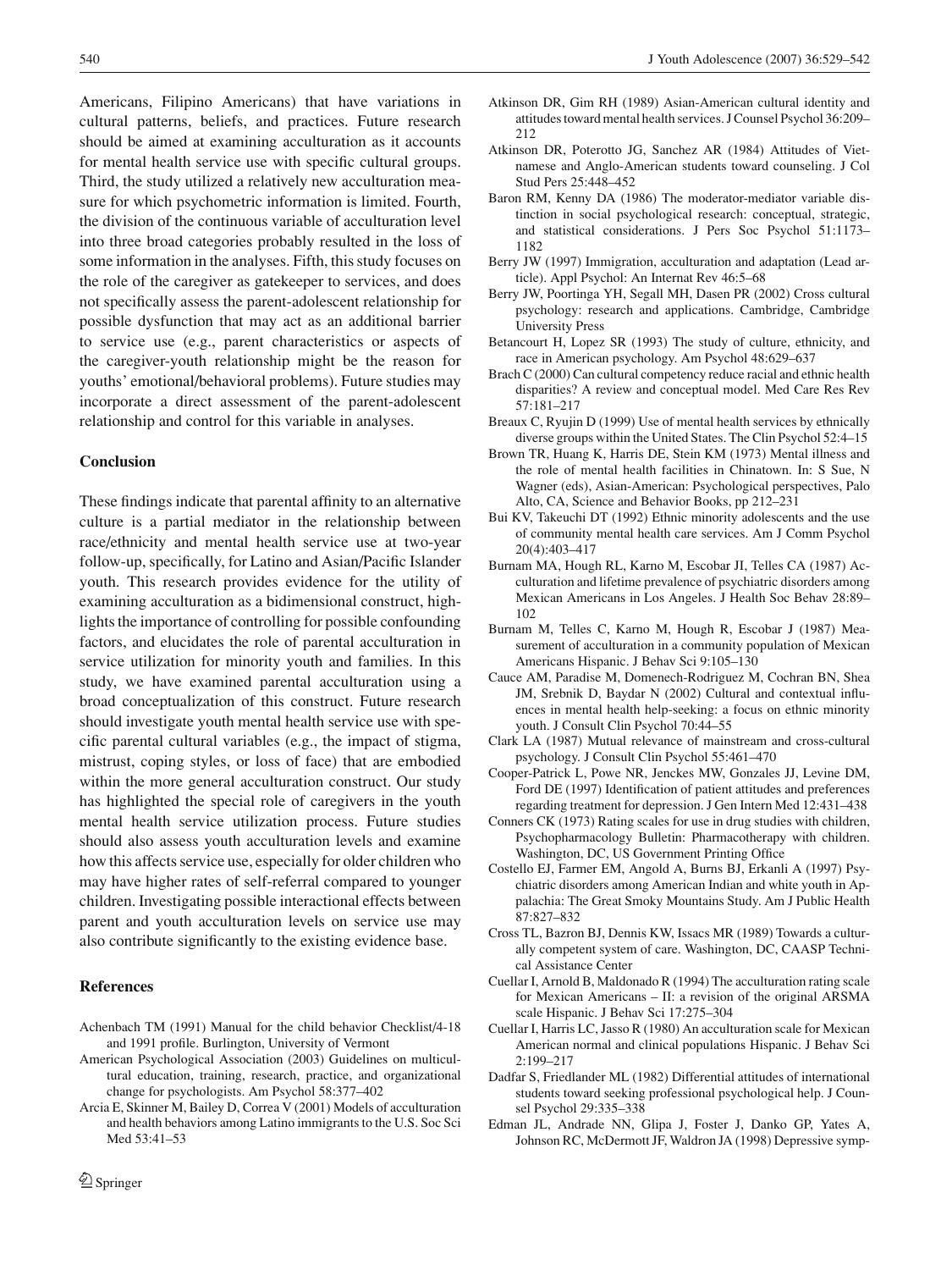toms among Filipino. Am Adoles Cult Divers Mental Health 4: 45–54

- <span id="page-12-3"></span>Garland AF, Hough RL, McCabe K, Yeh M, Wood P, Aarons G (2001) Prevalence of psychiatric disorders for youth in public sectors of care. J Am Academy Child Adoles Psychiat 40:409– 418
- <span id="page-12-29"></span>Glover SH, Pumariega AJ, Holzer CE, Wise BK, Rodriguez M (1999) Anxiety symptomatology in Mexican American adolescents. J Child Family Studies 8:47–57
- <span id="page-12-5"></span>Hazen AL, Hough RL, Landsverk JA, Wood PA (2004) Use of mental health services by youths in public sectors of care. Mental Health Services Res 6(4):213–226
- <span id="page-12-35"></span>Helms JE (1986) Expanding racial identity theory to cover counseling process. J Counsel Psychol 33:62–64
- <span id="page-12-43"></span>Ho J, Liang J, Martinez JI, Huang CY, Yeh M (in press) Racial and ethnic disparities in mental health care for youth. In: F Columbus (ed). Racial and ethnic disparities in health and health care. Hauppauge, NY, Nova Science Publishers
- <span id="page-12-38"></span>Hoagwood K, Horwitz S, Stiffman A, Weisz J, Bean D, Rae D, Compton W, Cottler L, Bickman L, Leaf P (2000) Concordance between parent reports of children's mental health services and service records: The services assessment for children and adolescents (SACA). J Child Family Studies 9:315–331
- <span id="page-12-33"></span>Horwitz SM, Hoagwood K, Stiffman AR, Summerfeld T, Weisz JR, Costello EJ, Rost K, Bean DL, Cottler L, Leaf PJ, Roper M, Norquist G (2001) Reliability of the services assessment for children and adolescents. Psychiat Serv 52:1088–1094
- <span id="page-12-32"></span>Hough RL, Hazen AL, Soriano FI, Wood PA, McCabe K, Yeh M (2002) Mental health services for Latino adolescents with psychiatric disorders. Psychiat Serv 53:1556–1562
- <span id="page-12-1"></span>Kataoka S, Zhang L, Wells K (2002) Unmet need for mental health care among U S children: variation by ethnicity and insurance status. Am J Psychiat 159:1548–1555
- <span id="page-12-0"></span>Kleinbaum DG, Kupper LL, Muller KE, Nizam A (1998) Applied regression analysis and other multivariate methods (3rd edn), Pacific Grove, CA, Brooks/Cole Publishing
- <span id="page-12-36"></span>Kleinman A (1977) Depression, somatization and the "new crosscultural psychiatry". Soc Sci Med 11:3–10
- <span id="page-12-7"></span>Kung WW (2003) Chinese Americans' help seeking for emotional distress. Soc Serv Rev 77:110–134
- <span id="page-12-18"></span>LaVeist TA, Diala C, Jarrett NC (2000) Social status and perceived discrimination: Who experiences discrimination in the health care system, how, and why? In: C Hogue, M Hargraves, K Scott-Collins (eds). Minority health in America. Baltimore, MD, Johns Hopkins University Press, pp 194–208
- <span id="page-12-15"></span>Makini GK Jr, Andrade NN, Nahulu LB, Yuen N, Yates A, McDermott JF Jr, Danko GP, Nordquist CR, Johnson R, Waldron JA (1996) Psychiatric symptoms of Hawaiian adolescents. Cult Divers Mental Health 2:183–191
- <span id="page-12-4"></span>Marks G, Solis J, Richardson JL, Collins LM, Birba L, Hisserich JC (1987) Health behavior of elderly Hispanic women: Does cultural assimilation make a difference? Am J Public Health 77:1315– 1319
- <span id="page-12-23"></span>McMiller WP, Weisz JR (1996) Help-seeking preceding mental health clinic intake among African-American, Latino, and Caucasian youths. J Am Acad Child Adoles Psychiat 35:1086–1094
- Mendoza RH (1989) An empirical scale to measure type and degree of acculturation in Mexican-American adolescents and adults. J Cross Cult Psychol 20:372–385
- <span id="page-12-21"></span>Mendoza RH (1994) Cultural life style inventory: Version 20. Los Angeles, CA, California School of Professional Psychology
- Miranda J, Nakamura R, Bernal G (2003) Including ethnic minorities in mental health intervention research: a practical approach to a long-standing problem. Cult Med Psychiat 27:467–486
- <span id="page-12-25"></span>Montgomery GT (1992) Acculturation Rating Scale Hispanic. J Behav Sci 14:201–223
- Moyerman DR, Forman BD (1992) Acculturation and adjustment: a meta-analytic study Hispanic. J Behav Sci 14:163–200
- <span id="page-12-16"></span>Narikiyo TA, Kameoka VA (1992) Attributions of mental illness and judgments about help seeking among Japanese-American and white American students. J Counsel Psychol 39:363–369
- <span id="page-12-8"></span>Ng CH (1997) The stigma of mental illness in Asian cultures Australian and New Zealand. J Psychiat 31:382–390
- <span id="page-12-12"></span>Negy C, Woods DJ (1992) A note on the relationship between acculturation and socioeconomic status Hispanic. J Behav Sci 14:248–251
- <span id="page-12-26"></span>Okazaki S, Sue S (1995) Methodological issues in assessment research with ethnic minorities. Psychol Assess 7:367–375
- <span id="page-12-42"></span>O'Malley AS, Kerner J, Johnson AE, Mandelblatt J (1999) Acculturation and breast cancer screening among Hispanic women in New York City. Am J Public Health 89:219–227
- <span id="page-12-17"></span>Orlandi MA (1995) Cultural competence for evaluators: a guide for alcohol and other drug abuse prevention practitioners working with ethnic/racial communities (2nd ed). Rockville, MD, U.S. Department of Health and Human Services
- <span id="page-12-39"></span>Padilla AM (1980) Acculturation: theory, models and some new findings. Boulder, CO, Westview Press
- <span id="page-12-24"></span>Phinney JS (1996) Understanding ethnic diversity: the role of ethnic identity. Am Behav Sci 40:143–152
- <span id="page-12-44"></span>Poulin F, Cillessen AHN, Hubbard JA, Coie JD, Dodge KA, Schwartz D (1997) Children's friends and behavioral similarity in two social contexts. Soc Develop 6:225–237
- <span id="page-12-9"></span>Quay HC, Peterson DR (1983) Interim manual for the Revised Behavior Problem Checklist Coral. Gables, FL, University of Miami, Applied Social Sciences
- <span id="page-12-30"></span>Ramos-Sanchez L (2001) The relationship between acculturation, specific cultural values, gender, and Mexican American's helpseeking intentions Dissertation Abstracts International: Section B: the Sciences and Engineering, 62, 1595
- <span id="page-12-19"></span>Roberts RE, Sobhan M (1992) Symptoms of depression in adolescence: a comparison of Anglo, African, and Hispanic Americans. J Youth Adoles 21:639–651
- <span id="page-12-6"></span>Siegel JM, Aneshensel CS, Taub B, Cantwell DP, Driscoll AK (1998) Adolescent depressed mood in a multiethnic sample. J Youth Adoles 27:413–427
- <span id="page-12-2"></span>Snowden LR, Cheung FK (1990) Use of inpatient mental health services by members of ethnic minority groups. Am Psychol 45:347–355
- <span id="page-12-10"></span>Soriano FI, Hough RL (2000) New developments in acculturation measurement: an introduction to the PAN-acculturation scale Unpublished manuscript, Children and Adolescent Services Research Center, Children's Hospital, San Diego, California
- <span id="page-12-31"></span>Stiffman AR, Horwitz SM, Hoagwood K, Compton WI, Cottler L, Bean DL *et al* (2000) The Service Assessment for Children and Adolescents (SACA): adult and child reports. J Am Acad Child Adoles Psychiat 39:1032–1039
- <span id="page-12-34"></span>Suarez L, Pulley L (1995) Comparing acculturation scales and their relationship to cancer screening among older Mexican-Ameriacn women. J Nat Can Inst Mono 18:41–47
- <span id="page-12-27"></span>Sue S (1977) Community mental health services to minority groups: Some optimism, some pessimism. Am Psychol 32:616–624
- <span id="page-12-11"></span>Sue DW, Ivey AE, Pedersen PB (1996) A theory of multicultural counseling and therapy. Brooks/Cole Publishing, San Francisco
- <span id="page-12-40"></span><span id="page-12-28"></span>Sue S, Morishima JK (1982) The mental health of Asian Americans. San Francisco, Jossey-Bass
- <span id="page-12-13"></span>Sussman L, Robins L, Earls F (1987) Treatment seeking for depression by black and white. Am Soc Sci Med 24:187–196
- <span id="page-12-14"></span>Szapocznik J, Scopetta MA, Kurtines W, de los Angeles Aranade, M (1978) Theory and measurement of acculturation. Interamerican. J Psychol 12:113–130
- <span id="page-12-41"></span><span id="page-12-37"></span><span id="page-12-22"></span><span id="page-12-20"></span>Tata SP, Leong FTL (1994) Individualism-collectivism, social-network orientation, and acculturation as predictors of attitudes toward seeking professional psychological help among. Chinese Am J Counsel Psychol 41:280–287